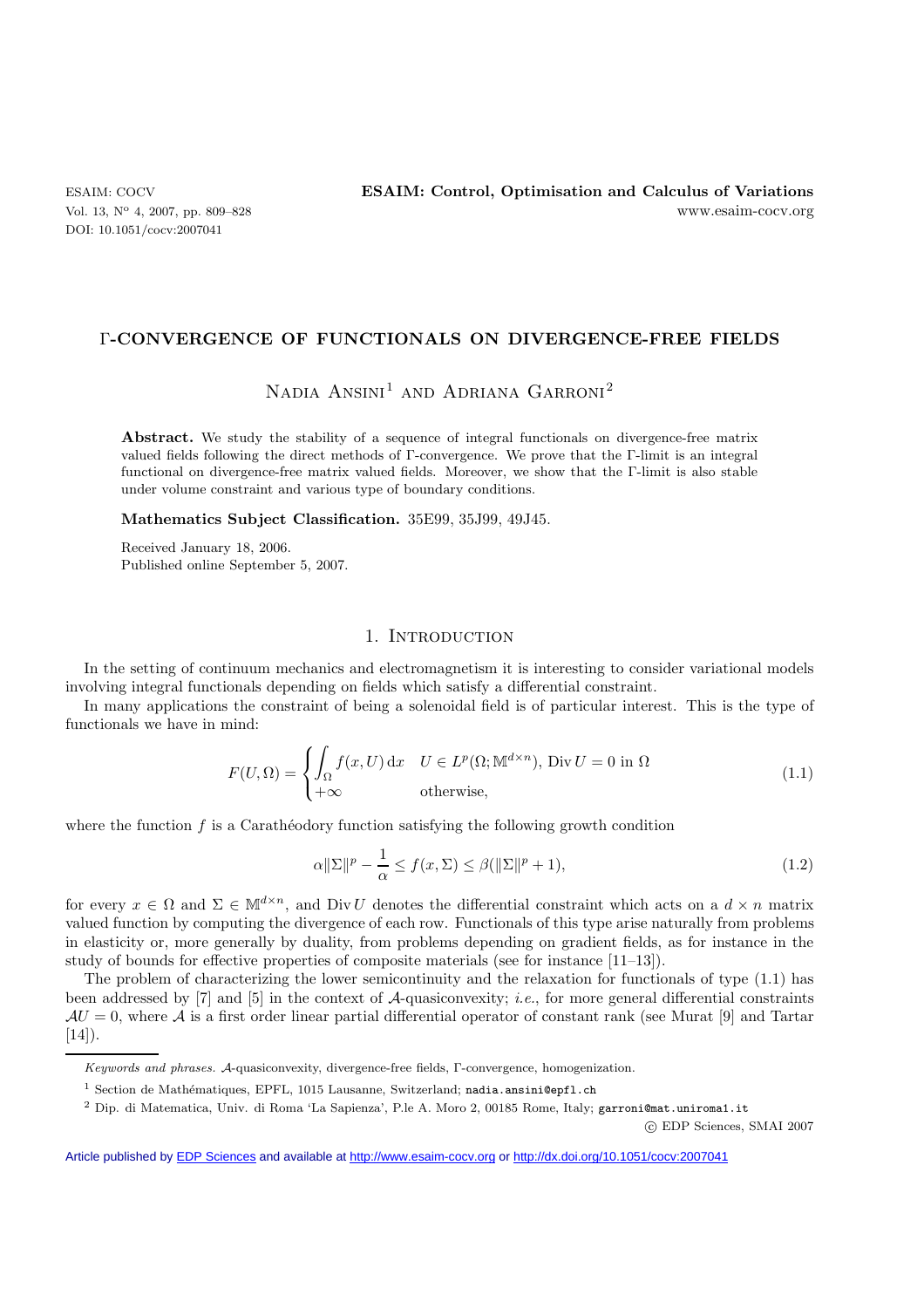The particular case  $A = \text{div}$  (with  $d = 1$ ) has been considered in [10]. In [5] it is also proved an homogenization result in terms of Γ-convergence of functionals

$$
F_{\varepsilon}(U,\Omega) = \begin{cases} \int_{\Omega} f\left(\frac{x}{\varepsilon},U\right) dx & U \in L^{p}(\Omega; \mathbb{R}^{N}), \mathcal{A}U = 0 \text{ in } \Omega\\ +\infty & \text{otherwise} \end{cases}
$$
(1.3)

with a general first order differential operator  $A$  of constant rank.

The approach in [5] is very general and is given in terms of Young measures. A key argument relies on a result of decomposition of converging sequences due to [7] in the spirit of the equintegrability result of Acerbi and Fusco [1] and Fonseca, Müller and Pedregal [8].

Our aim is to show that in case of divergence free fields this approach can be simplified and a more explicit construction can be given. Our method is based on a localization and representation technique and can be used more generally for the study of Γ-convergence of an arbitrary sequence of functionals of type (1.1) and not only in case of homogenization. In order to use a representation argument, as usual, it is essential to prove the additivity and the inner regularity of the limit functional with respect to the domain. To this end the main difficulty is to glue two divergence free fields by keeping the divergence constraint. We do this by modifying the fields in a nonlocal manner by means of an auxiliary system of partial differential equations. This construction implicitly is done in abstract in [5] and [7], however we believe that it can be interesting to give it explicitly. In particular, the explicit construction permits to deal with additional constraints as boundary conditions.

The plan of the paper is the following. In Section 2 we briefly recall the notions of Div-quasiconvexity and Γ-convergence and we state the main result of the paper.

Section 3 is devoted to the main step in our proof, the so called fundamental estimate, that permits to prove, in Section 4, the compactness and integral representation results and analyze, in Section 5, various boundary value problems.

Finally, we conclude showing that the special case of homogenization can be obtained as a particular case of our general Γ-convergence result.

# 2. Notation, preliminaries and the main result

Let  $\Omega$  be a bounded open subset of  $\mathbb{R}^n$ . Let  $\Sigma \in \mathbb{M}^{d \times n}$ , where  $\mathbb{M}^{d \times n}$  stands for the space of  $d \times n$  real matrices, we denote  $\|\Sigma\| = \sum_{i=1}^d |(\Sigma)_i|$ , where  $(\Sigma)_i$  is the *i*th row of  $\Sigma$  and  $|(\Sigma)_i|$  its euclidean norm. We use  $(z)_i$  also to denote the *i*th component of a vector z. The notation  $\Sigma \cdot a$  stands for the matrix  $\Sigma \in \mathbb{M}^{d \times n}$ that acts on the vector  $a \in \mathbb{R}^n$  while  $\langle \cdot, \cdot \rangle$  denotes the scalar product between two vectors. Finally, we define  $\mathrm{Div}\, \Sigma : \Omega \mapsto \mathbb{R}^d$  such that

$$
(\text{Div }\Sigma)_i = \text{div}(\Sigma)_i
$$

for every  $i = 1, \ldots, d$ .

Our aim is to study the asymptotic behaviour of sequences of integral functionals on divergence free matrix valued fields of the following type

$$
F_j(U) = \begin{cases} \int_{\Omega} f_j(x, U) dx & U \in L^p(\Omega; \mathbb{M}^{d \times n}), \text{ Div } U = 0 \text{ in } \Omega\\ +\infty & \text{otherwise,} \end{cases}
$$
(2.4)

where  $f_i : \Omega \times \mathbb{M}^{d \times n} \mapsto [0, \infty)$  is a sequence of Borel functions satisfying the following conditions:

$$
\exists \alpha, \beta > 0 \quad \text{such that} \quad \alpha \|\Sigma\|^p - \frac{1}{\alpha} \le f_j(x, \Sigma) \le \beta (\|\Sigma\|^p + 1) \tag{2.5}
$$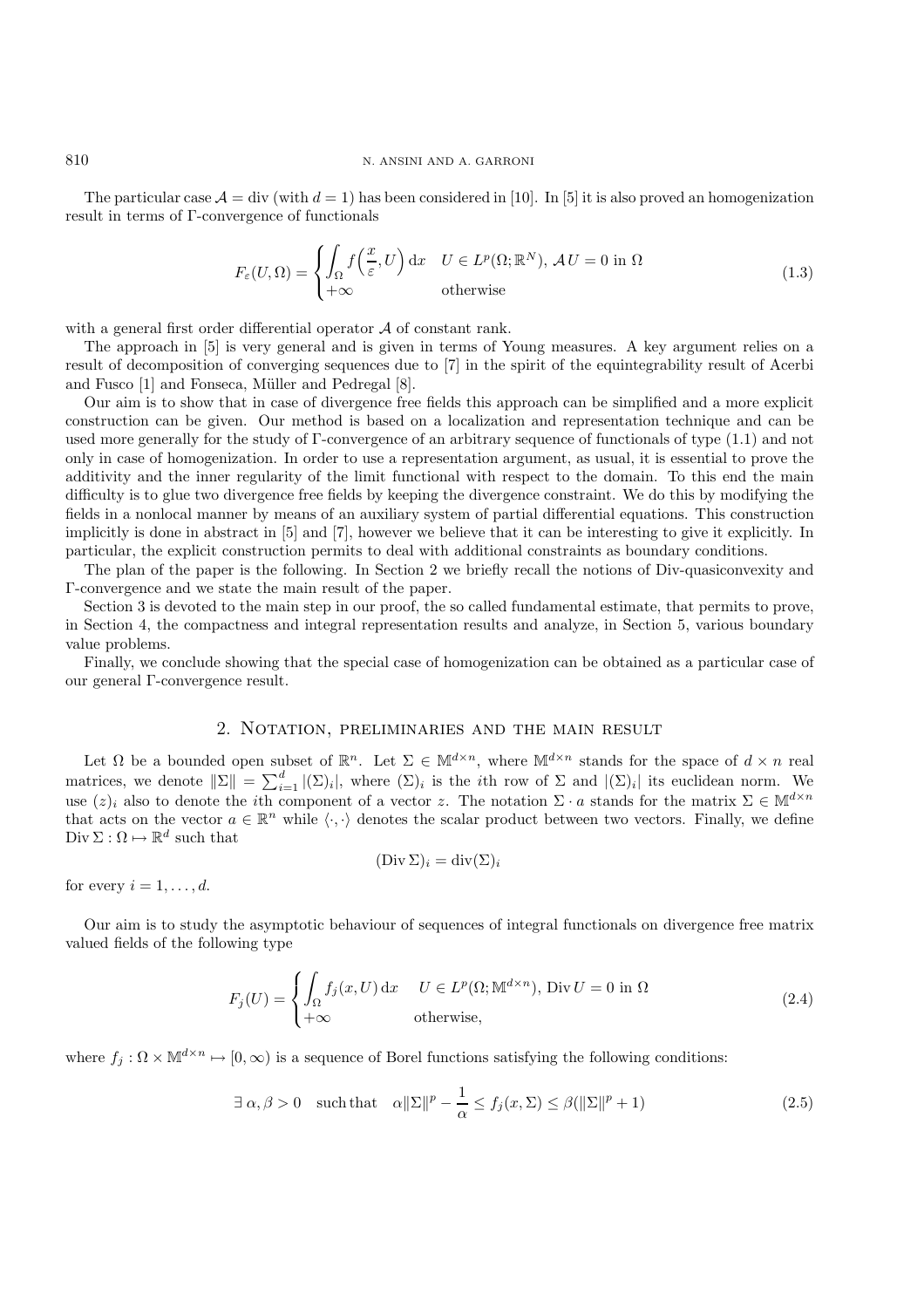for every  $j \in \mathbb{N}$ ,  $x \in \Omega$  and  $\Sigma \in \mathbb{M}^{d \times n}$ ;

$$
|f_j(x, \Sigma^1) - f_j(x, \Sigma^2)| \le \omega(||\Sigma^1 - \Sigma^2||, \Sigma^1, \Sigma^2)
$$
\n(2.6)

for every  $j \in \mathbb{N}$ ,  $x \in \Omega$  and  $\Sigma^1$ ,  $\Sigma^2 \in \mathbb{M}^{d \times n}$ , with

$$
\omega(||\Sigma^1 - \Sigma^2||, \Sigma^1, \Sigma^2) = \gamma ||\Sigma^1 - \Sigma^2||(||\Sigma^1||^{p-1} + ||\Sigma^2||^{p-1} + 1)
$$

for a given  $\gamma > 0$ .

The notion of convergence, that we will use for  ${F_i}$ , is the, by now classic, notion of Γ-convergence introduced by De Giorgi. Together with a compactness result for sequences with equibounded energies this is the suitable notion in order to get convergence of minima and minimizing sequences (for a comprehensive study of Γconvergence see for instance  $[6]$  or  $[3]$ ). Therefore in view of the a priori bound  $(2.5)$  the natural topology use in the study of the Γ-limit of  ${F_i}$  is the weak  $L^p$  topology.

Our main result is that the class of functionals of the type (1.1) is closed under the Γ-convergence with respect to the weak  $L^p$  convergence. Namely, we show that given the sequence of functionals defined by  $(2.4)$ there exist a subsequence (still labelled with  ${F_i}$ ) and a functional F of the same type, such that for every  $U\in L^p(\Omega,\mathbb{M}^{d\times n}),$  with  $\mathrm{Div}\, U=0,$  the following conditions are satisfied:

(i) for every sequence  $\{U_j\}$ , with Div  $U_j = 0$ , converging to U weakly in  $L^p$  we have

$$
F(U) \le \liminf_{j \to +\infty} F_j(U_j);
$$

(ii) there exists a sequence  $\{U_j\}$ , with Div  $U_j = 0$ , converging to U weakly in  $L^p$  such that

$$
F(U) \ge \limsup_{j \to +\infty} F_j(U_j).
$$

It is well known that a Γ-limit with respect to a given topology is always lower semicontinuous in that topology. The lower semicontinuity and the relaxation have been characterized in [7] and [5] in the general case of integral functionals satisfying a differential constraint given by a first order linear partial differential operator A of constant rank (see Murat [9] and Tartar [14]).

In the particular case of divergence constraint the necessary and sufficient condition for the lower semicontinuity of functionals of type (1.1) is given by the Div-quasiconvexity of  $f(x, \cdot)$  for  $a.e.$   $x \in \Omega$ . We say that a function  $g: \mathbb{M}^{d \times n} \to \mathbb{R}$ , satisfying  $\alpha \|\Sigma\|^p - 1/\alpha \leq g(\Sigma) \leq \beta(\|\Sigma\|^p + 1)$  for some  $\alpha, \beta > 0$ , is Div-quasiconvex if for every  $\Sigma \in \mathbb{M}^{d \times n}$ 

$$
g(\Sigma) = \inf \Biggl\{ \int_Q g(\Sigma + V(x)) \, \mathrm{d}x : V \in L^p_{\#, \mathrm{Div}}(Q; \mathbb{M}^{d \times n}), \, \int_Q V \, \mathrm{d}x = 0 \Biggr\},\
$$

where

$$
L^p_{\#, {\rm Div\,}}(Q;{\mathbb M}^{d\times n})=\{U\in L^p_{\rm loc}({\mathbb R}^n, {\mathbb M}^{d\times n}): \, Q\hbox{-periodic, Div\,} U=0\hbox{ in }{\mathbb R}^n\},
$$

and O denotes the unit cube in  $\mathbb{R}^n$ .

A necessary condition for the Div-quasiconvexity is given by the rank- $(n - 1)$  convexity (see [7], Prop. 3.4). Here we say that a function  $q : \mathbb{M}^{d \times n} \to \mathbb{R}$   $(d > n)$  is rank- $(n - 1)$  convex if for all  $\Sigma^1, \Sigma^2 \in \mathbb{M}^{d \times n}$  such that rank  $(\Sigma^1 - \Sigma^2) \leq (n-1)$ 

$$
g(t\Sigma^{1} + (1-t)\Sigma^{2}) \le tg(\Sigma^{1}) + (1-t)g(\Sigma^{2})
$$
\n(2.7)

for all  $t \in (0,1)$ .

**Remark 2.1.** If  $d < n$  the notion of rank- $(n - 1)$  convexity coincides with convexity.

Moreover, if  $d = 1$  the div-quasiconvexity reduces to convexity. In this case, the relaxation of a functional of the form (1.1) is represented by the convex envelope of f with respect to the second variable; *i.e.*, the div-quasiconvex envelope  $Q_{div}f(x, \cdot)$  coincides with  $f^{**}(x, \cdot)$  (see [5] and [10] and also Rem. 3.5 (iv) in [7]).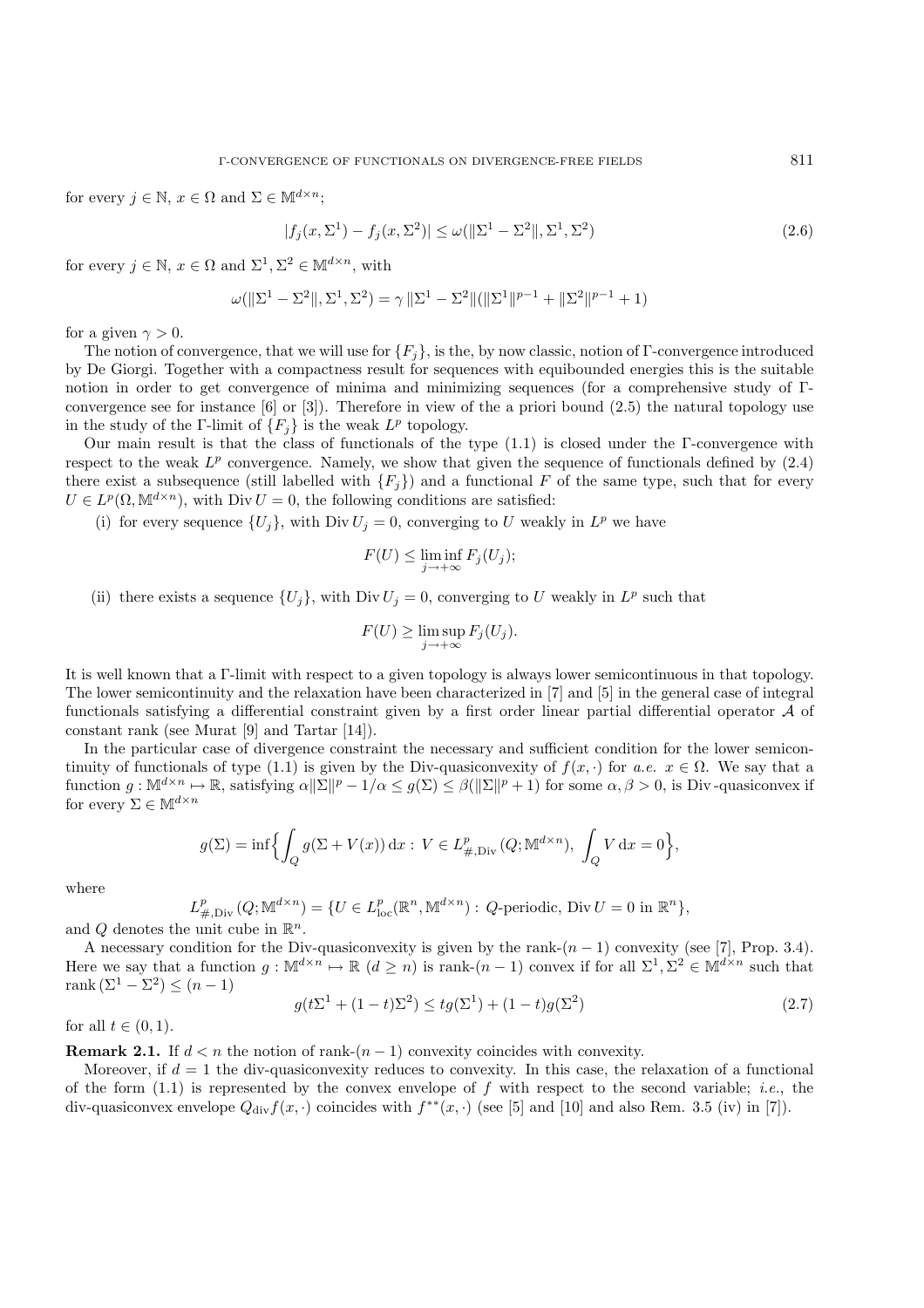Our main result can be stated as follows.

**Theorem 2.2.** *For any sequence of functionals* {Fj} *defined by* (2.4) *and satisfying* (2.5) *and* (2.6) *there exist a subsequence*  ${F_{j_k}}$  *and a Borel function*  $\varphi : \Omega \times M^{d \times n} \mapsto [0, +\infty)$ , Div-quasiconvex in the second variable, *satisfying the condition*

$$
\alpha \|\Sigma\|^p - \frac{1}{\alpha} \le \varphi(x, \Sigma) \le \beta(1 + \|\Sigma\|^p)
$$
\n(2.8)

*such that*  ${F_{j_k}}$  Γ*-converges with respect to the weak*  $L^p$  *topology to* 

$$
F(U) = \begin{cases} \int_{\Omega} \varphi(x, U) dx & U \in L^{p}(\Omega; \mathbb{M}^{d \times n}), \text{ Div } U = 0 & \text{in } \Omega\\ +\infty & \text{otherwise.} \end{cases}
$$
(2.9)

**Remark 2.3.** Note that we assume the Lipschitz condition  $(2.6)$  in order to simplify the argument, but this is not at all restrictive. Indeed in the study of the Γ-limit of  $\{F_i\}$  it is always possible to assume that  $F_j$  are lower semicontinuous with respect to the weak  $L^p$  topology (if not we can replace the sequence  $\{F_j\}$  with the sequence of the corresponding relaxed functionals). Thus, in view of the characterization of the lower semicontinuous functionals, we may always assume that  $\{f_i\}$  are Div-quasiconvex, hence rank- $(n-1)$  convex. This implies that the growth condition  $f_j(x, \Sigma) \leq \beta(1 + ||\Sigma||^p)$  is sufficient to conclude the Lipschitz condition

$$
|f_j(x, \Sigma^1) - f_j(x, \Sigma^2)| \le \gamma \|\Sigma^1 - \Sigma^2\| (\|\Sigma^1\|^{p-1} + \|\Sigma^2\|^{p-1} + 1)
$$

for every  $\Sigma^1$ ,  $\Sigma^2 \in M^{d \times n}$  and  $x \in \Omega$  with  $\gamma$  depending on  $\beta$  and  $p$  (see *e.g.* [4], Rem. 4.13 (iii)).

For the proof of Theorem 2.2 we will use the classical strategy of localization and integral representation. To this end it is convenient to introduce an explicit dependence of our functionals on the domain. We denote by  $\mathcal{A}(\Omega)$  the family of all open subsets of  $\Omega$  and for every  $j \in \mathbb{N}$  we consider the functionals  $F_j : L^p(\Omega; \mathbb{M}^{d \times n}) \times$  $\mathcal{A}(\Omega) \to \overline{\mathbb{R}}$  given by

$$
F_j(U, A) = \begin{cases} \int_A f_j(x, U) dx & U \in L^p(\Omega; \mathbb{M}^{d \times n}), \text{ Div } U = 0 \text{ in } \Omega\\ +\infty & \text{otherwise.} \end{cases}
$$
(2.10)

Let us finally recall that this strategy also requires the characterization of the Γ-convergence in terms of the lower and upper Γ-limit, *i.e.*,

$$
F'(U, A) = \Gamma \cdot \liminf_{j \to +\infty} F_j(U, A) = \inf \Big\{ \liminf_{j \to +\infty} F_j(U_j, A) : U_j \to U \Big\},\
$$

and

$$
F''(U, A) = \Gamma \text{-} \limsup_{j \to +\infty} F_j(U, A) = \inf \Big\{ \limsup_{j \to +\infty} F_j(U_j, A) : U_j \to U \Big\}.
$$

Thus the equality  $F'(U, A) = F''(U, A)$  is equivalent to the existence of the Γ-limit  $F(U, A) = \Gamma$ -lim<sub>j→+∞</sub>  $F_j(U, A)$ .

In the sequel the letter c will denote a positive constant, independent of the parameters under consideration, whose value may vary from line to line.

# 3. The fundamental estimate

In this section we prove the main tool for our Γ-convergence result: the fundamental estimate.

**Proposition 3.1** (fundamental estimate). Let  $p > 1$  and let  $\{F_i\}$  be a sequence of functionals defined by (2.10) *and satisfying conditions* (2.5) *and* (2.6)*. For every*  $\sigma > 0$ , for all  $A, A', B \in A(\Omega)$  with  $A' \subset\subset A$  *and*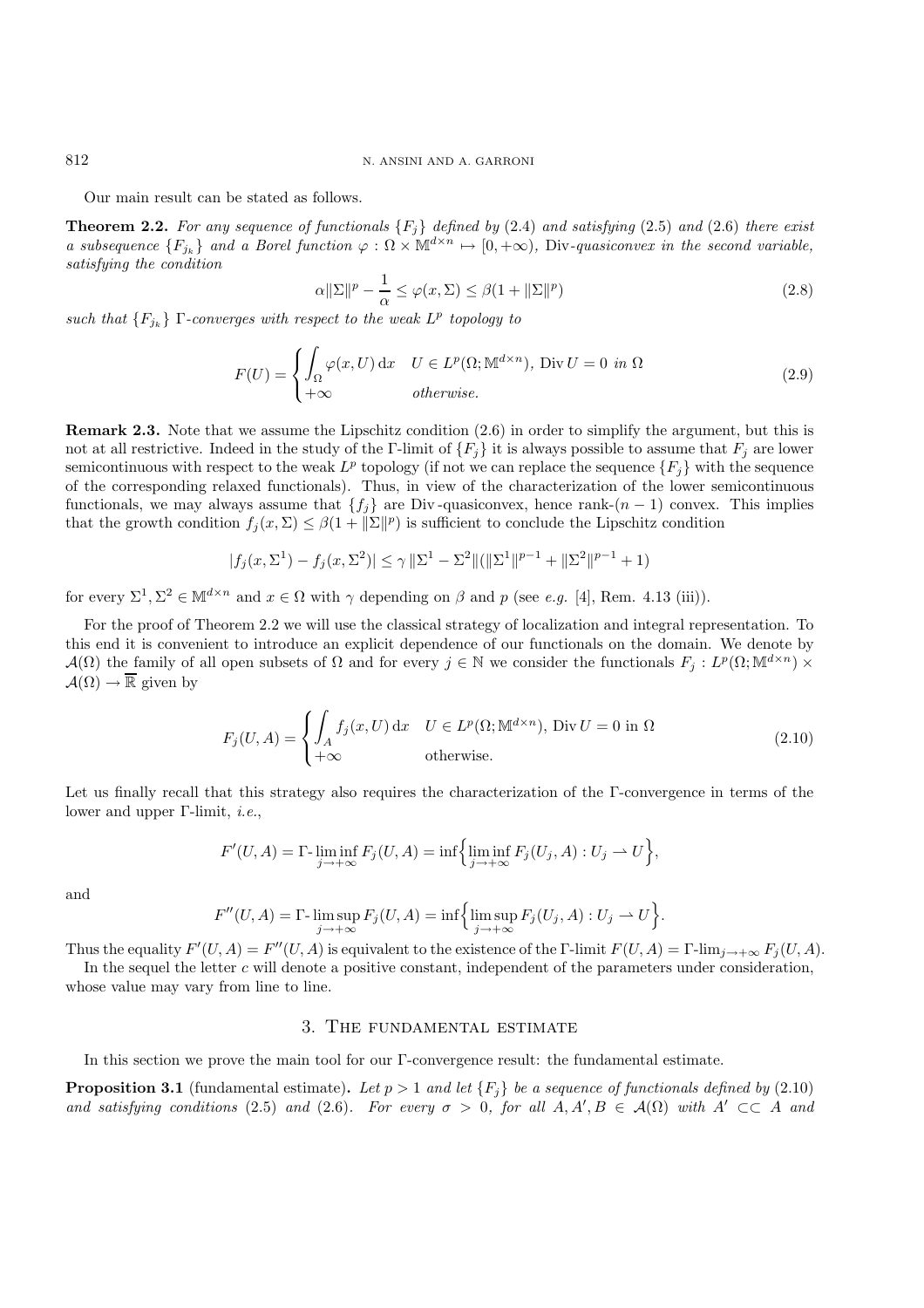$dist(A', B \setminus A) > 0$ , for every  $U_j \rightharpoonup U$  and  $V_j \rightharpoonup U$  in  $L^p(\Omega; \mathbb{M}^{d \times n})$  with  $Div U_j = Div V_j = Div U = 0$ , there  $exists \ a \ sequence \{W_j\} \subseteq L^p(\Omega; \mathbb{M}^{d \times n})$ , with  $\text{Div } W_j = 0$ , weakly converging to U in  $L^p(\Omega; \mathbb{M}^{d \times n})$  such that

$$
F_j(W_j, A' \cup B) \le F_j(U_j, A) + F_j(V_j, B) + \sigma + o(1) \tag{3.1}
$$

 $as\ j \rightarrow +\infty$ *.* 

*Proof.* Let  $\delta = \text{dist}(A', \partial A)$ , we fix  $N \in \mathbb{N}$ . For any  $k \in \{1, ..., N\}$  we define the set

$$
A_k = \{ x \in A : \quad N \text{dist}(x, A') < k \delta \}
$$

and  $A_0 = A'$ . Let  $\varphi^k$  be a cut-off function between  $A_{k-1}$  and  $A_k$ ; *i.e.*,  $\varphi^k \in C_0^{\infty}(A_k)$  and  $\varphi^k = 1$  on  $A_{k-1}$ . In general Div  $(\varphi^k U_j + (1 - \varphi^k)V_j) \neq 0$ , but we can modify  $\varphi^k U_j + (1 - \varphi^k)V_j$  adding a non local perturbation such that the new sequence is divergence free. More precisely, we define

$$
(W_j^k)_i = \varphi^k(U_j)_i + (1 - \varphi^k)(V_j)_i + |D(g_j^k)_i|^{p'-2} D(g_j^k)_i
$$

for  $i = 1, \ldots, d$ , where  $g_i^k : \Omega \to \mathbb{R}^d$  is the solution of the Neumann system

$$
\begin{cases}\n-\text{div}\left(|D(g_j^k)_i|^{p'-2}D(g_j^k)_i\right) = \langle (U_j - V_j)_i, D\varphi^k \rangle & \text{on } \Omega \\
\frac{\partial (g_j^k)_i}{\partial \nu} = 0 & \text{on } \partial\Omega & i = 1, ..., d \\
\int_{\Omega} g_j^k \, dx = 0,\n\end{cases}
$$
\n(3.2)

where  $\nu$  is the outer normal on  $\partial\Omega$  and  $1/p + 1/p' = 1$ . If  $p' < 2$  we use the convention

$$
|D(g_j^k)_i|^{p'-2}D(g_j^k)_i=\begin{cases}|D(g_j^k)_i|^{p'-2}D(g_j^k)_i&\text{if }|D(g_j^k)_i|>0\\0&\text{if }|D(g_j^k)_i|=0.\end{cases}
$$

Note that  $(U_j - V_j) \cdot D\varphi^k = Div(\varphi^k U_j + (1 - \varphi^k)V_j)$  and the solution of (3.2) exists in view of the fact that

$$
\int_{\Omega} \langle (U_j - V_j)_i, D\varphi^k \rangle \, \mathrm{d}x = \int_{\partial \Omega} \langle (V_j)_i, \nu \rangle \, \mathrm{d}x^n \, \mathrm{d}y^n = 0
$$

for every  $i = 1, ..., d$ , since Div  $V_j = 0$ . Hence, by (3.2) we have that Div  $W_j^k = 0$ . By  $(2.5)$  and  $(2.6)$ , we get that

$$
\int_{A' \cup B} f_j(x, W_j^k) dx
$$
\n
$$
\leq \int_{A' \cup B} f_j(x, \varphi^k U_j + (1 - \varphi^k) V_j) dx + \int_{A' \cup B} \omega_j^k(x) dx
$$
\n
$$
= \int_{A' \cup (B \cap A_{k-1})} f_j(x, U_j) dx + \int_{B \setminus A_k} f_j(x, V_j) dx + \int_{A' \cup B} \omega_j^k(x) dx + \int_{C_k \cap B} f_j(x, \varphi^k U_j + (1 - \varphi^k) V_j) dx
$$
\n
$$
\leq F_j(U_j, A) + F_j(V_j, B) + \int_{A' \cup B} \omega_j^k(x) dx + \int_{C_k \cap B} \beta + \beta 2^{p-1} (\|U_j\|^p + \|V_j\|^p) dx, \tag{3.3}
$$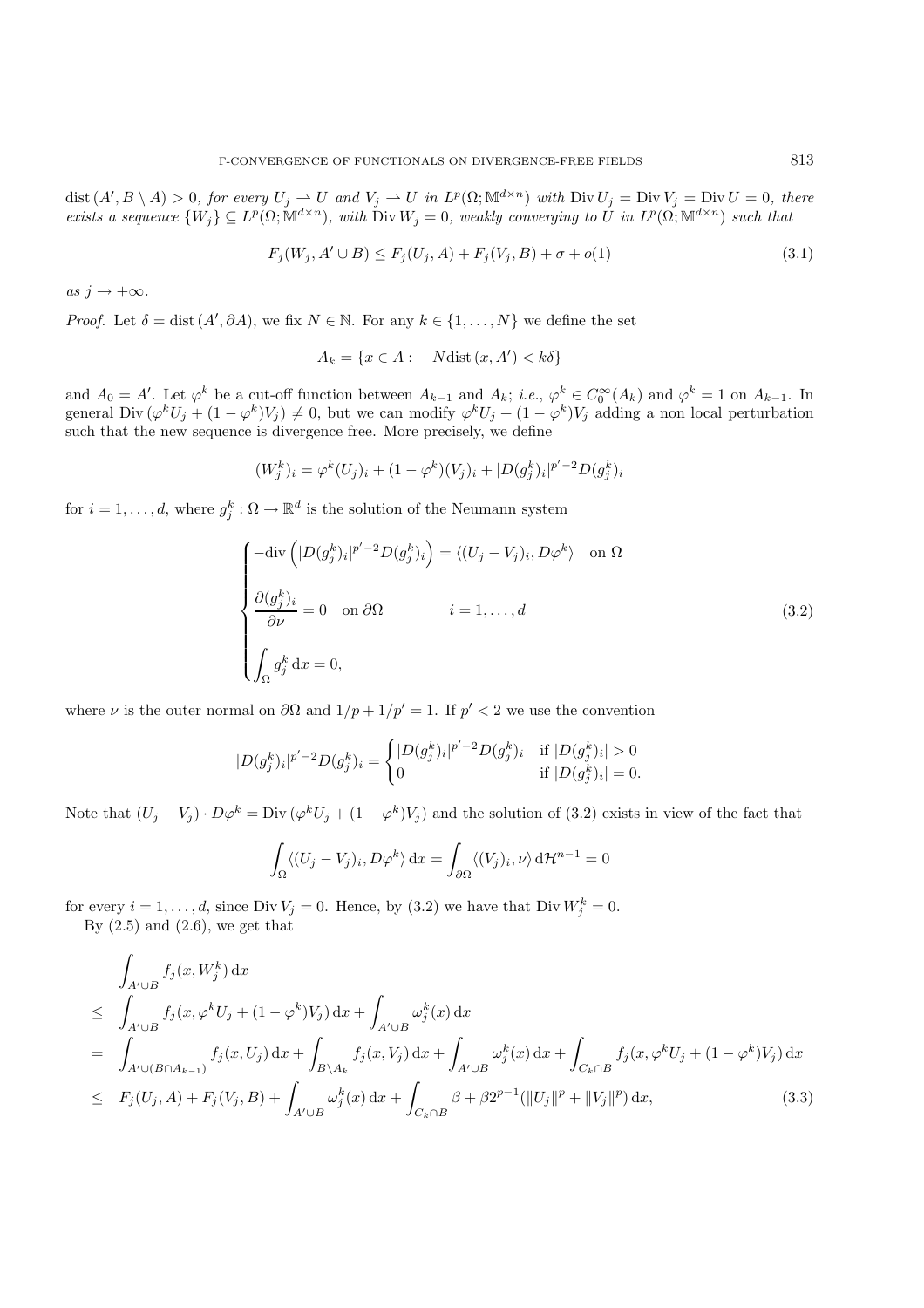where  $C_k = A_k \setminus A_{k-1}$  and

$$
\omega_j^k(x)=\omega\left(\sum_{i=1}^d|D(g_j^k)_i|^{p'-1},W_j^k,(\varphi^kU_j+(1-\varphi^k)V_j)\right).
$$

We now choose k such that the last term of the inequality (3.3) is small. Indeed, since  $\{U_j\}$  and  $\{V_j\}$  are bounded in  $L^p(\Omega; \mathbb{M}^{d \times n})$ , we note that

$$
\sum_{k=1}^N \int_{C_k \cap B} \beta + \beta 2^{p-1} (||U_j||^p + ||V_j||^p) \, dx \le \int_{(A \cap B) \backslash A'} \beta + \beta 2^{p-1} (||U_j||^p + ||V_j||^p) \, dx \le \tilde{c}
$$

and therefore there exists  $k_j \in \{1, ..., N\}$  such that

$$
\int_{C_{k_j} \cap B} \beta + \beta 2^{p-1} (\|U_j\|^p + \|V_j\|^p) dx \le \frac{1}{N} \int_{(A \cap B) \setminus A'} \beta + \beta 2^{p-1} (\|U_j\|^p + \|V_j\|^p) dx \le \frac{\tilde{c}}{N}.
$$
 (3.4)

With this choice of  $k_j$ , we define

$$
W_j := W_j^{k_j} \qquad g_j := g_j^{k_j} \qquad \varphi_j := \varphi^{k_j} \qquad \omega_j = \omega_j^{k_j}.
$$

Summarizing, we have

$$
(W_j)_i = \varphi_j(U_j)_i + (1 - \varphi_j)(V_j)_i + |D(g_j)_i|^{p'-2} D(g_j)_i
$$

for  $i = 1, \ldots, d$ , where  $\varphi_j \in C_0^{\infty}(A)$  is a cut-off function between  $A'$  and  $A$  and  $g_j$  is the solution of the Neumann system

$$
\begin{cases}\n-\Delta_{p'}(g_j)_i = \langle (U_j - V_j)_i, D\varphi_j \rangle & \text{on } \Omega \\
\frac{\partial (g_j)_i}{\partial \nu} = 0 & \text{on } \partial \Omega & i = 1, ..., d \\
\int_{\Omega} g_j \, dx = 0,\n\end{cases}
$$
\n(3.5)

where  $1/p + 1/p' = 1$ ,  $\Delta_{p'} u = \text{div}(|Du|^{p'-2}Du)$  and  $\nu$  is the outer normal on  $\partial\Omega$ .

From (3.3), in view of (3.4), for every  $\sigma > 0$ , if we fix  $N \in \mathbb{N}$  such that  $\tilde{c}/N < \sigma$ , we get

$$
F_j(W_j, A' \cup B) \le F_j(U_j, A) + F_j(V_j, B) + \sigma + \int_{A' \cup B} \omega_j(x) dx.
$$

It remains to prove that

$$
\lim_{j \to \infty} \left( \int_{A' \cup B} \omega_j(x) \, \mathrm{d}x \right) = 0. \tag{3.6}
$$

By (3.5) and by Hölder's and Poincaré's inequalities, since  $\{U_j\}$  and  $\{V_j\}$  are bounded in  $L^p(\Omega; \mathbb{M}^{d \times n})$ , we have that

$$
\int_{\Omega} |D(g_j)_i|^{p'} dx = \int_{\Omega} \langle (U_j - V_j)_i, D\varphi_j \rangle (g_j)_i dx
$$
  
\n
$$
\leq \left( \int_{\Omega} |\langle (U_j - V_j)_i, D\varphi_j \rangle|^p dx \right)^{1/p} \left( \int_{\Omega} |(g_j)_i|^{p'} dx \right)^{1/p'}
$$
  
\n
$$
\leq c \left( \int_{\Omega} |D(g_j)_i|^{p'} dx \right)^{1/p'}
$$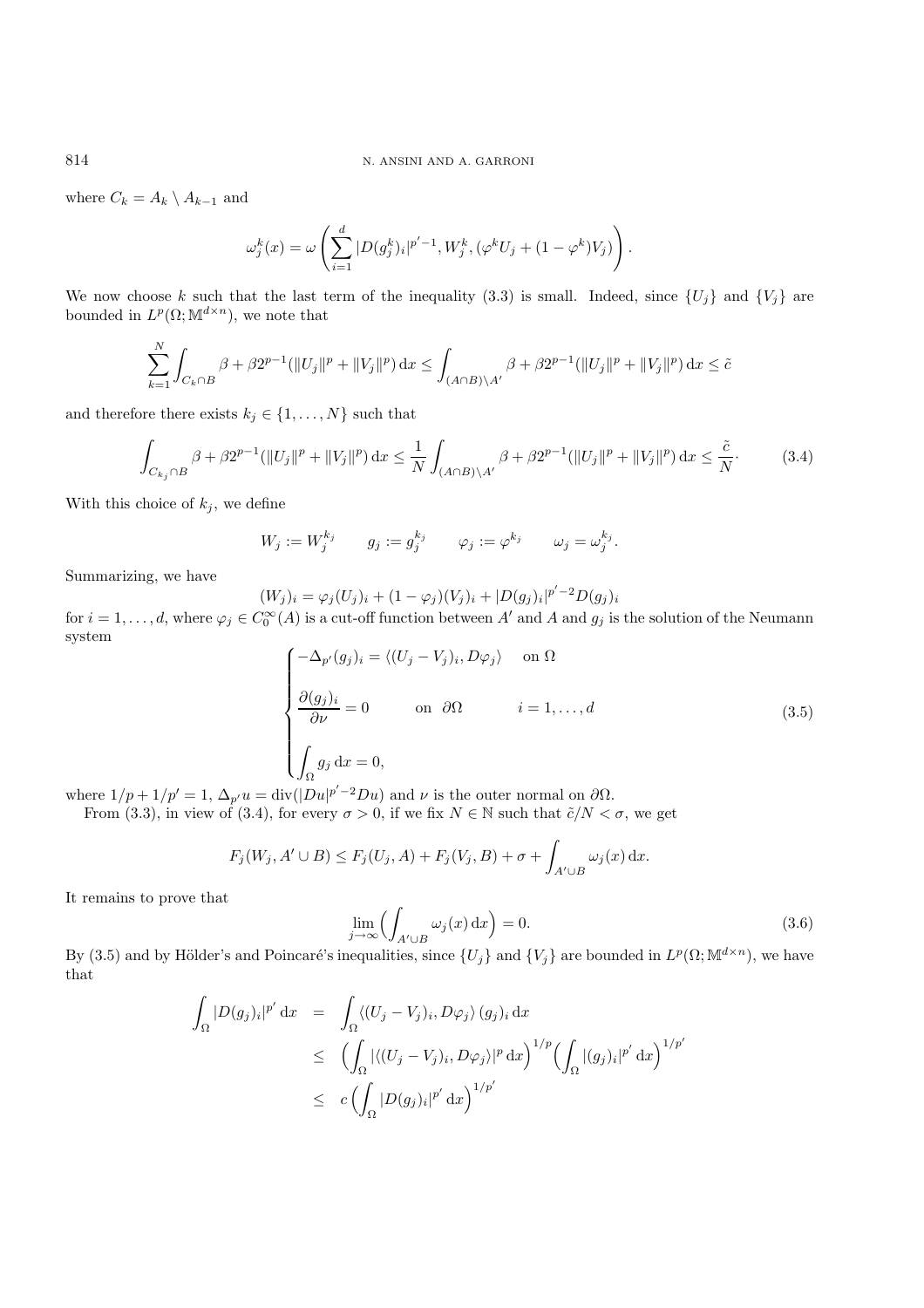for every  $i = 1, \ldots, d$ . It follows that  ${g_i}$  is bounded in the Sobolev space  $W^{1,p'}(\Omega; \mathbb{M}^{d \times n})$  and, up to a subsequence, it converges strongly in  $L^{p'}(\Omega; \mathbb{M}^{d \times n})$ . Moreover, since  $\varphi_j$  varies in the finite set  $\{\varphi_1, \ldots, \varphi_N\}$ , all converging subsequences of  $\{\varphi_j\}$  are stationary and thus, since  $(U_j - V_j) \to 0$  in  $L^p(\Omega; \mathbb{M}^{d \times n})$ , we deduce that

$$
\lim_{j \to \infty} \int_{\Omega} \|Dg_j\|^{p'} \, \mathrm{d}x = 0 \tag{3.7}
$$

and hence the strong convergence of  ${g_j}$  to zero in  $W^{1,p'}(\Omega; \mathbb{M}^{d \times n})$ . Since

$$
\omega_j(x) \leq c \|Dg_j\|^{p'-1} (1 + \|U_j\|^{p-1} + \|V_j\|^{p-1} + \|Dg_j\|),
$$

by Hölder's inequality we have that

$$
\int_{\Omega} \omega_j(x) dx \leq c \left( \int_{\Omega} \|Dg_j\|^{p'} dx + \left( \int_{\Omega} \|Dg_j\|^{p'} dx \right)^{1/p} \right);
$$

which, in view of  $(3.7)$ , gives  $(3.6)$ .

Finally, by the strong convergence of  ${g_j}$  and the fact that  ${\varphi_j}$  varies in a finite set of functions, we also deduce that  $W_j \rightharpoonup U$  in  $L^p(\Omega; \mathbb{M}^{d \times n})$ .  $\Box$ 

**Remark 3.2.** Using the fundamental estimate, by classical arguments, it is possible to prove that the Γ-lim inf,  $F'(U, \cdot)$ , and the  $\Gamma$ -lim sup,  $F''(U, \cdot)$ , are inner regular increasing set functions and, in particular,  $F''(U, \cdot)$  is also subadditive (see *e.g.* [4], Props. 11.5 and 11.6).

In view of the future application of the fundamental estimate to the study of the stability of the Γ-convergence under average conditions (see Prop. 5.1 and Rem. 5.2) it is convenient to note the following fact.

**Remark 3.3.** We can restate the fundamental estimate adding a condition on the average. More precisely, for every  $\sigma > 0$ , for all  $A, A', B \in \mathcal{A}(\Omega)$  with  $A' \subset\subset A$  and  $\text{dist}(A', B \setminus A) > 0$ , taking  $\{U_j\}, \{V_j\}$  and U as in Proposition 3.1, we can construct a sequence  $\{W_j\}$  such that

$$
\begin{cases}\nW_j \to U & \text{in } L^p(\Omega; \mathbb{M}^{d \times n}) \\
\text{Div } W_j = 0 \\
\int_{\Omega} W_j \, \mathrm{d}x = \int_{\Omega} U \, \mathrm{d}x\n\end{cases}
$$
\n(3.8)

and

$$
F_j(W_j, A' \cup B) \le F_j(U_j, A) + F_j(V_j, B) + \sigma + o(1)
$$
\n(3.9)

as  $j \to +\infty$ . The sequence  $\{W_j\}$  is explicitly given by

$$
(W_j)_i := \varphi_j(U_j)_i + (1 - \varphi_j)(V_j)_i + |D(g_j)_i|^{p'-2} D(g_j)_i - (m_j)_i,
$$
\n(3.10)

for  $i = 1, \ldots, d$ , where  $\varphi_j \in C_0^{\infty}(A)$  is a cut-off function between A' and A,  $g_j$  is the solution of the Neumann system (3.5) and  $m_j \in \mathbb{M}^{d \times n}$ , given by

$$
(m_j)_i := \int_{\Omega} \left( \varphi_j(U_j)_i + (1 - \varphi_j)(V_j)_i + |D(g_j)_i|^{p'-2} D(g_j)_i - (U)_i \right) dx
$$

for  $i = 1, \ldots, d$ , converges to zero as  $j \to +\infty$ .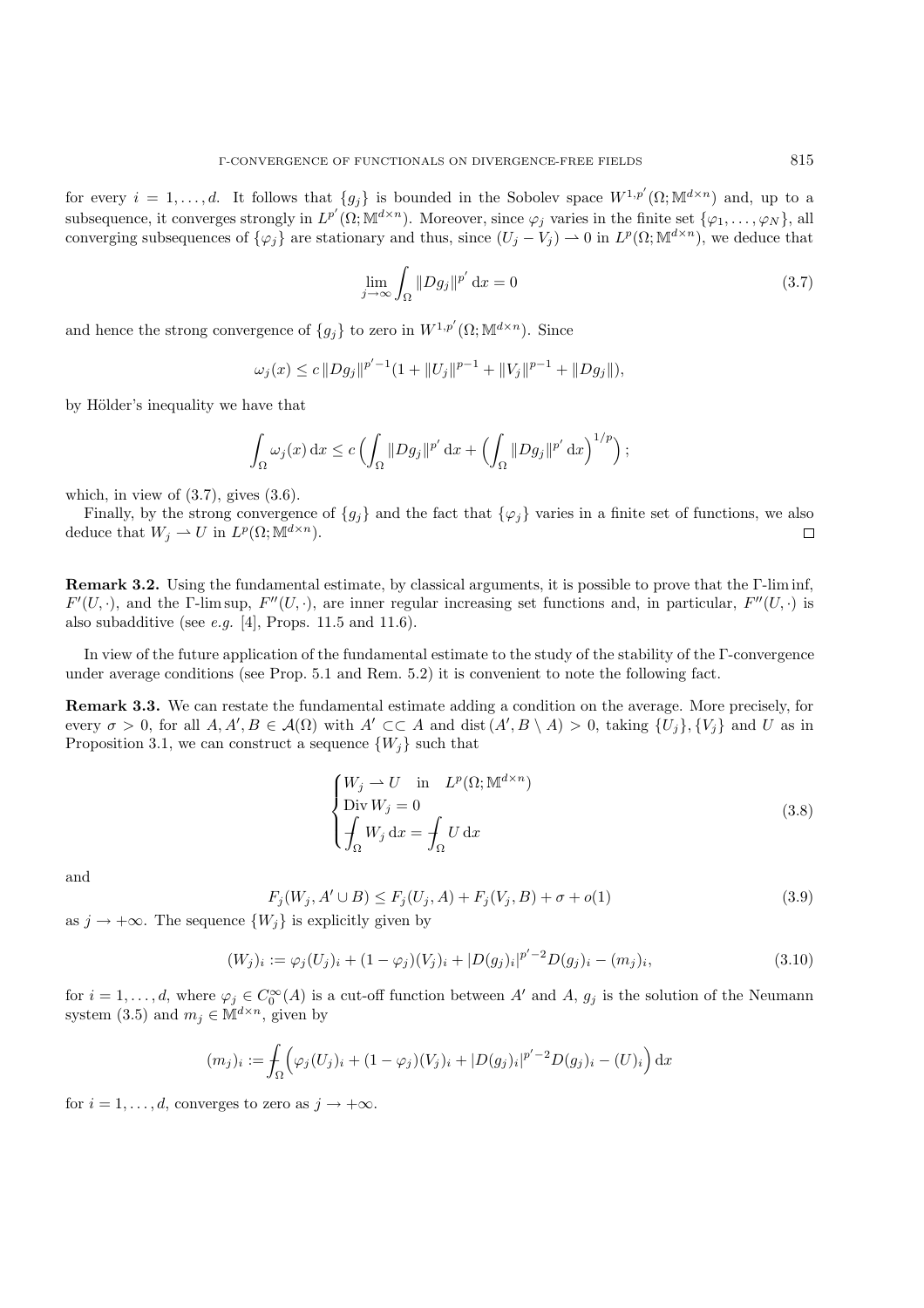# 4. Compactness and integral representation

In this section we prove that any sequence  ${F_i}$  of functionals of the form (2.10) is compact with respect to the Γ-convergence (Prop. 4.1) and that the Γ-limit can be represented as an integral functional of the same form (Th. 4.2).

We recall that the compactness of the Γ-convergence is well known in case of separable metric spaces (see *e.g.* [4], Th. 7.9). Since we are studying the Γ-convergence in the  $L^p$ -space with respect to the weak topology, we cannot make use directly of this result.

The proof of the existence of a subsequence  $\{F_{j_k}(\cdot, R)\}$  which Γ-converges to the functional  $F(\cdot, R)$  for every  $R \in \mathcal{R}(\Omega)$  (union of open cubes contained in  $\Omega$  and with vertices in  $\mathbb{Q}^n$ ) is due to Braides, Fonseca and Leoni (see [5], Lem. 5.3). Fixed  $R \in \mathcal{R}(\Omega)$ , they essentially use the fact that since  $p > 1$ , the dual of  $L^p(R; \mathbb{M}^{d \times n})$  is separable and hence the space

$$
lB = \{ V \in L^p(R; \mathbb{M}^{d \times n}) : ||V||_{L^p} \le l \},\
$$

with  $l \in \mathbb{N}$ , endowed with the weak topology is metrizable. They consider the metric  $d_l$  which generates the  $L^p$ weak topology in  $lB$  and apply the compactness result for separable metric spaces to the sequence of functionals  $\{F_i(\cdot, R)\}\$  restricted to the space  $(lB \cap \{Div = 0\}, d_l)$ . By a recursive procedure on l and a diagonalization process they prove that there exists a subsequence  $j_k$  such that  $\{F_{j_k}(\cdot, R)\}\,$  Γ-converges for every  $R \in \mathcal{R}(\Omega)$ .

In the following proposition we show that, using the fundamental estimate (Prop. 3.1), we can easily extend this compactness result from  $\mathcal{R}(\Omega)$  to every open set  $A \in \mathcal{A}(\Omega)$ .

**Proposition 4.1** (compactness). Let  ${F_i}$  be a sequence of functionals defined by (2.10). Then there exists a *subsequence*  ${F_{j_k}}$  *such that the* Γ*-limit* 

$$
F(U, A) = \Gamma \cdot \lim_{k \to +\infty} F_{j_k}(U, A)
$$

*exists for all*  $U \in L^p(\Omega; \mathbb{M}^{d \times n})$  *with*  $\text{Div } U = 0$  *and*  $A \in \mathcal{A}(\Omega)$ *. Moreover,*  $F(U, \cdot)$  *is the restriction of a Borel measure to*  $A(\Omega)$ *.* 

*Proof.* Consider the family  $\mathcal{R}(\Omega)$  of all finite unions of open cubes contained in  $\Omega$  and with vertices in  $\mathbb{Q}^n$ . By Lemma 5.3 in [5], there exists a subsequence  $\{j_k\}$  such that the Γ-limit

$$
F(U,R) = \Gamma \cdot \lim_{k \to +\infty} F_{j_k}(U,R)
$$

exists for all  $R \in \mathcal{R}(\Omega)$  and  $U \in L^p(\Omega; \mathbb{M}^{d \times n})$  with  $\text{Div } U = 0$ .

Now the extension of the Γ-convergence of  $F_{j_k}(U, \cdot)$  to every open set  $A \in \mathcal{A}(\Omega)$  is a consequence of the inner regularity of  $F'(U, \cdot)$  and  $F''(U, \cdot)$  (see Rem. 3.2) taking into account that if  $B \subset\subset A \subseteq \Omega$  then there exists  $R \in \mathcal{R}(\Omega)$  such that  $B \subset\subset R \subset\subset A$ .

Finally, to conclude that  $F(U, \cdot)$  is the restriction of a Borel measure to  $\mathcal{A}(\Omega)$  it is enough to recall that  $F(U, \cdot)$  is an increasing inner regular set function, subadditive and superadditive (see Rem. 3.2) and then to apply the Measure property criterion due to De Giorgi and Letta (see Th. 10.2 in [4]).  $\Box$ 

**Theorem 4.2** (integral representation). Let  $\{f_j\}$  be a sequence of Borel functions with  $f_j : \Omega \times \mathbb{M}^{d \times n} \mapsto [0, +\infty)$ *satisfying* (2.6) and the growth condition (2.5). Then, there exist a subsequence  $j_k \to +\infty$  and a Borel function  $\varphi : \Omega \times M^{d \times n} \longrightarrow [0, +\infty)$ , Div-quasiconvex in the second variable, satisfying the condition

$$
\alpha \|\Sigma\|^p - \frac{1}{\alpha} \le \varphi(x, \Sigma) \le \beta(1 + \|\Sigma\|^p)
$$
\n(4.1)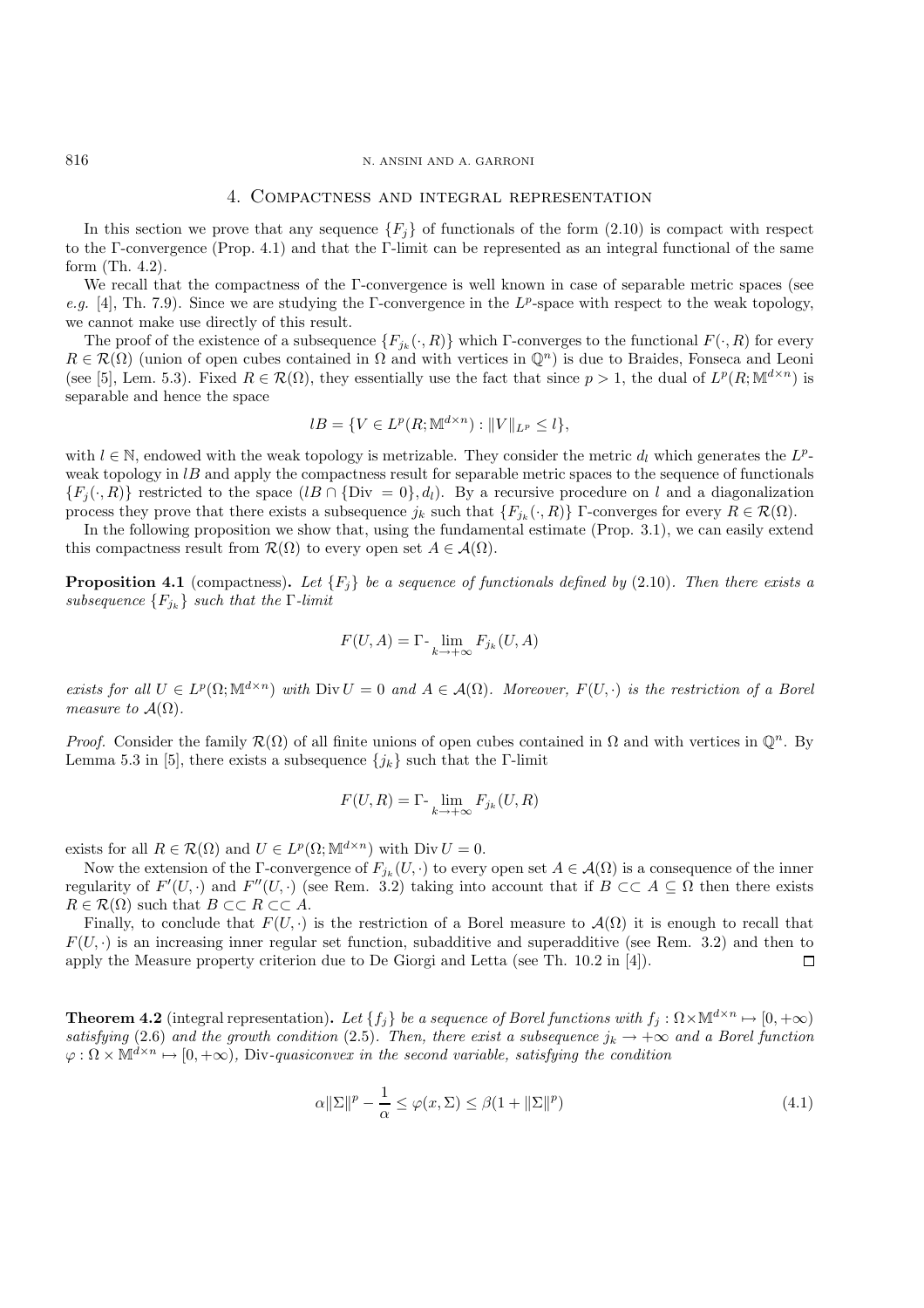*such that*  ${F_{i_k}}$ *, defined by* (2.10)*,* Γ*-converges to* 

$$
F(U, A) = \begin{cases} \int_{A} \varphi(x, U) dx & U \in L^{p}(\Omega; \mathbb{M}^{d \times n}), \text{ Div } U = 0 \text{ in } \Omega, \\ +\infty & otherwise, \end{cases}
$$
(4.2)

*for all*  $A \in \mathcal{A}(\Omega)$ *.* 

*Proof.* By Proposition 4.1 there exists a subsequence  $\{F_{j_k}\}\$  which  $\Gamma$ -converges to F. Moreover, by (2.5),  $F(U, \cdot)$ can be extended to a Borel measure on  $\Omega$  absolutely continuous with respect to the Lebesgue measure. Hence, it remains to deduce the integral representation (4.2). This will be done in several steps. The first three steps use standard arguments that we repeat and adapt to our context for the reader convenience.

#### **Step 1.** Definition of  $\varphi$ .

Let  $\Sigma \in M^{d \times n}$ , we denote by  $g_{\Sigma} \in L^{1}(\Omega)$  the density of  $F(\Sigma, \cdot)$  with respect to the Lesbegue measure; *i.e.*,

$$
F(\Sigma, A) = \int_A g_\Sigma(x) \, \mathrm{d}x
$$

for all  $A \in \mathcal{A}(\Omega)$ . If we define

$$
\varphi(x,\Sigma)=g_{\Sigma}(x)
$$

for all  $x \in \Omega$  and  $\Sigma \in \mathbb{M}^{d \times n}$ , by (2.5), we get that

$$
\alpha \|\Sigma\|^p - \frac{1}{\alpha} \le \varphi(x, \Sigma) \le \beta(1 + \|\Sigma\|^p)
$$

for *a.e.*  $x \in \Omega$ .

# **Step 2.** Integral representation on piecewise constant functions.

Let  $A \in \mathcal{A}(\Omega)$  and let  $U \in L^p(\Omega; \mathbb{M}^{d \times n})$  be a piecewise constant function in A, with Div  $U = 0$ ; *i.e.*,

$$
U|_A = \sum_{j=1}^N \chi_{A_j} \Sigma^j
$$

where the sets  $A_j$  are disjoint open sets with  $|A \setminus \bigcup_{j=1}^N A_j| = 0$ ,  $\Sigma^j \in M^{d \times n}$  for  $j = 1, ..., N$ . By Step 1

$$
F(U, A) = \sum_{j=1}^{N} F(U, A_j) = \sum_{j=1}^{N} F(\Sigma^j, A_j) = \sum_{j=1}^{N} \int_{A_j} \varphi(x, \Sigma^j) dx = \sum_{j=1}^{N} \int_{A_j} \varphi(x, U) dx
$$
  
=  $\int_{A} \varphi(x, U) dx.$ 

**Step 3.** Rank- $(n-1)$  convexity of  $\varphi$ .

By Step 1 we have that

$$
\varphi(x,\Sigma) = \limsup_{\rho \to 0^+} \frac{F(\Sigma, B_{\rho}(x))}{|B_{\rho}(x)|}
$$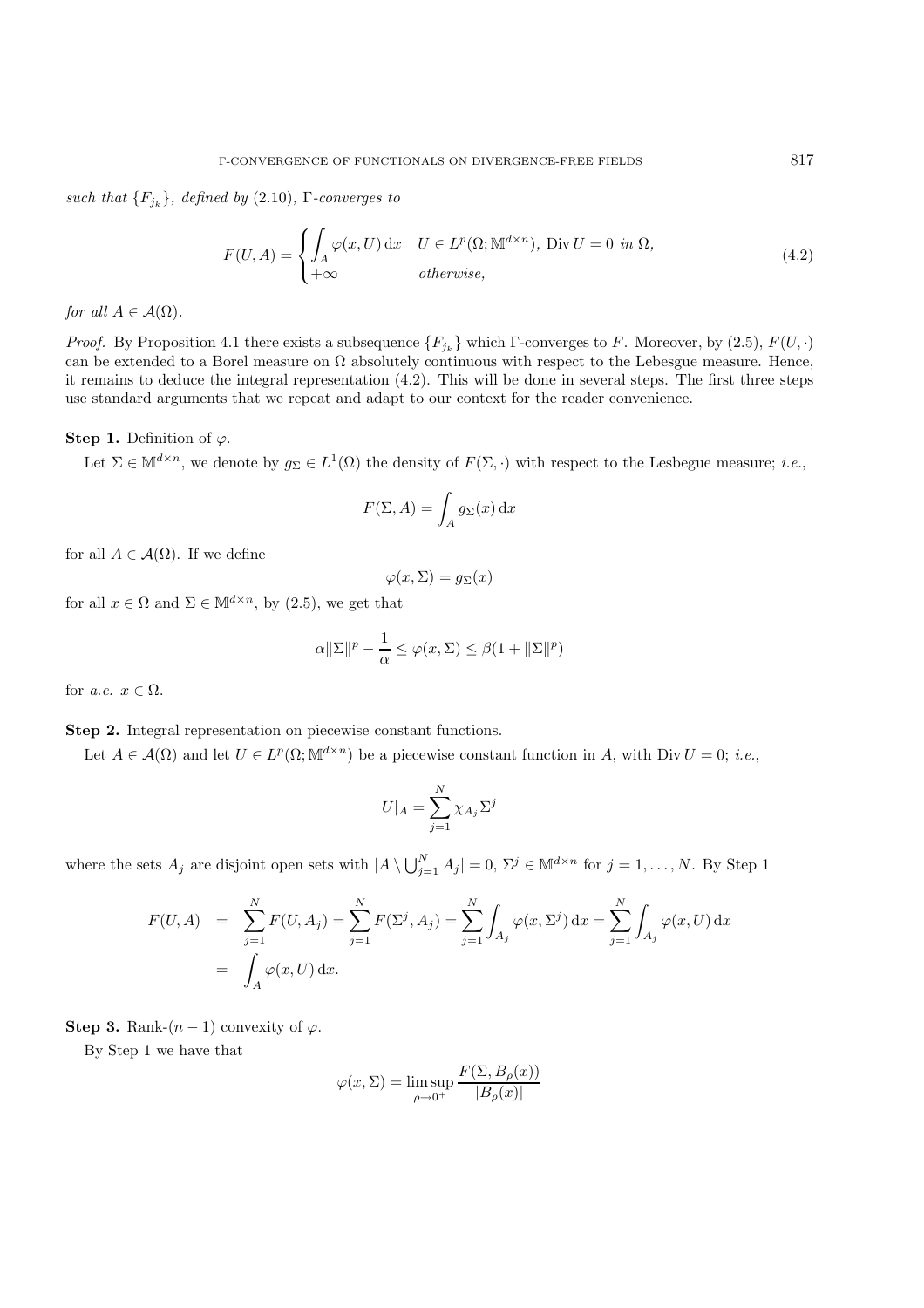for all  $x \in \Omega$  and  $\Sigma \in M^{d \times n}$ . In view of (2.7) we prove the rank- $(n-1)$  convexity in the second variable of  $\varphi$ if, for  $B<sub>o</sub>(x) \subset \Omega$ , we show that

$$
F(t\Sigma^1+(1-t)\Sigma^2,B_\rho(x))\leq tF(\Sigma^1,B_\rho(x))+(1-t)F(\Sigma^2,B_\rho(x))
$$

for all  $t \in (0,1)$  and for every  $\Sigma^1 \neq \Sigma^2 \in \mathbb{M}^{d \times n}$  with rank  $(\Sigma^1 - \Sigma^2) \leq (n-1)$ .

As a consequence of the rank property of  $\Sigma^1$  and  $\Sigma^2$  we have that there exists a unit vector  $\nu \in \mathbb{R}^n$  such that  $(\Sigma^1 - \Sigma^2) \cdot \nu = 0$ . Hence, if we define  $V : \mathbb{R}^n \mapsto {\{\Sigma^1, \Sigma^2\}}$  as

$$
V(y) = \begin{cases} \Sigma^1 & y \in A_1 \\ \Sigma^2 & y \in A_2 \end{cases}
$$

with

$$
A_1 = \{ y \in \mathbb{R}^n : j < \langle y, \nu \rangle < j + t, \ j \in \mathbb{Z}^n \},
$$
\n
$$
A_2 = \{ y \in \mathbb{R}^n : j + t < \langle y, \nu \rangle < j + 1, \ j \in \mathbb{Z}^n \}
$$

and  $t \in (0,1)$ , we clearly have Div  $V = 0$ . Roughly speaking,  $A_1 \cup A_2$  represents a lamination of  $\mathbb{R}^n$  with proportion t and  $1-t$ , respectively, in the direction orthogonal to v. We now define  $U_h(y) = V(hy)$  for  $y \in \mathbb{R}^n$ . It is easy to show that

 $U_h \rightharpoonup (t\Sigma^1 + (1-t)\Sigma^2)$  weak<sup>\*</sup> in  $L^{\infty}$ , as  $h \to \infty$ .

Moreover, denoting  $A_1^h = (1/h)A_1$  and  $A_2^h = (1/h)A_2$  we have

$$
\chi_{A_1^h} \to t
$$
 and  $\chi_{A_2^h} \to (1-t)$  weak<sup>\*</sup> in  $L^{\infty}$ , as  $h \to \infty$ .

By Step 2 and the lower semicontinuity of  $F$  we have

$$
F(t\Sigma^{1} + (1-t)\Sigma^{2}, B_{\rho}(x)) \leq \liminf_{h \to \infty} F(U_{h}, B_{\rho}(x))
$$
  
\n
$$
= \liminf_{h \to \infty} \left( \int_{A_{1}^{h} \cap B_{\rho}(x)} \varphi(y, \Sigma^{1}) dy + \int_{A_{2}^{h} \cap B_{\rho}(x)} \varphi(y, \Sigma^{2}) dy \right)
$$
  
\n
$$
= t \int_{B_{\rho}(x)} \varphi(y, \Sigma^{1}) dy + (1-t) \int_{B_{\rho}(x)} \varphi(y, \Sigma^{2}) dy
$$
  
\n
$$
= t F(\Sigma^{1}, B_{\rho}(x)) + (1-t) F(\Sigma^{2}, B_{\rho}(x)),
$$

which implies that  $\varphi$  is rank- $(n-1)$  convex in the second variable for all  $x \in \Omega$ . In particular, by (4.1),  $\varphi$  is continuous in the second variable (see Rem. 2.3).

**Step 4.** Integral representation on balls.

Let B be an open ball such that  $\overline{B} \subset \Omega$  and let  $U \in C^{\infty}(\Omega; \mathbb{M}^{d \times n})$  with Div  $U = 0$  in  $\Omega$ . We first show that it is possible to extend the integral representation from piecewise constant functions (see Step 2) to  $C^{\infty}$ -functions using a suitable approximation of  $U$  by piecewise constant divergence free fields. More precisely, since  $B$  is a starshaped domain, by Poincaré Lemma, there exists a function  $\widetilde{\Phi} \in C^{\infty}(B; \mathbb{M}^{d \times N})$  with  $N = n(n-1)/2$ , such that

$$
U|_{B}=\mathcal{L}\Phi,
$$

for a suitable first order linear differential operator L satisfying Div  $\mathcal{L}\psi = 0$  for every  $\psi \in C^1(B; \mathbb{M}^{d \times N})$  (*e.g.* if  $d = 1$  and  $n = 3$  then  $\mathcal{L} = \text{curl}$  and  $\Phi$  is the potential vector of U; *i.e.*,  $U = \text{curl} \Phi$ ).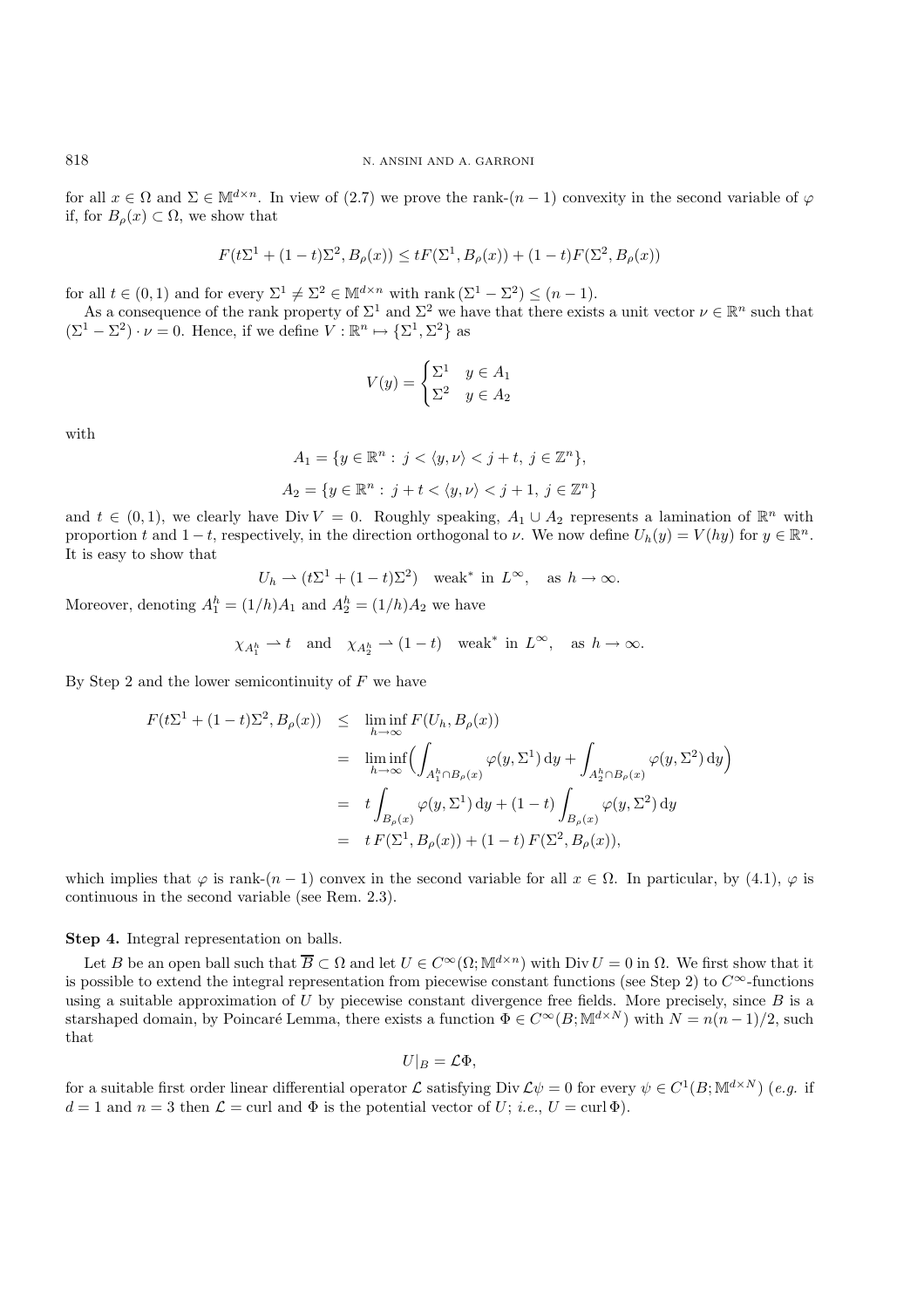Now  $\Phi$  can be approximated by a sequence  $\{\Phi_h\}$  of piecewise affine functions which converges strongly to  $\Phi$ in  $W^{1,p}(B; \mathbb{M}^{d\times N})$ . Hence,  $\{\mathcal{L}\Phi_h\}$  is a sequence of piecewise constant function with Div  $\mathcal{L}\Phi_h = 0$  and strongly converging to  $\mathcal{L}\Phi = U$  in  $L^p(B; \mathbb{M}^{d \times n})$ . Since F is lower semicontinuous, by (4.1) and Steps 2 and 3 we get

$$
F(U, B) \le \liminf_{h \to \infty} F(\mathcal{L}\Phi_h, B) = \lim_{h \to \infty} \int_B \varphi(x, \mathcal{L}\Phi_h) dx = \int_B \varphi(x, U) dx.
$$

We now prove the reverse inequality. We define

$$
G(V, B) = F(U + V, B)
$$

where  $U, V \in C^{\infty}(\Omega; \mathbb{M}^{d \times n})$  with  $Div U = Div V = 0$ . Up to now we have proved that there exists a Carathéodory functions  $\psi$  rank- $(n - 1)$  convex in the second variable and satisfying (4.1) such that

$$
G(V, B) \le \int_{B} \psi(x, V) dx.
$$
\n(4.3)

Note that, in (4.3) the equality holds if V is a piecewise constant function. Hence, since  $\mathcal{L}\Phi_h \to U$  in  $L^p(B;{\mathbb M}^{d\times n})$  we have

$$
\int_{B} \psi(x,0) dx = G(0, B) = F(U, B)
$$
\n
$$
\leq \int_{B} \varphi(x, U) dx = \lim_{h \to \infty} \int_{B} \varphi(x, \mathcal{L}\Phi_h) dx
$$
\n
$$
= \lim_{h \to \infty} F(\mathcal{L}\Phi_h, B) = \lim_{h \to \infty} G(\mathcal{L}\Phi_h - U, B)
$$
\n
$$
\leq \lim_{h \to \infty} \int_{B} \psi(x, \mathcal{L}\Phi_h - U) dx = \int_{B} \psi(x, 0) dx
$$

and, in particular,

$$
F(U, B) = \int_{B} \varphi(x, U) dx
$$
\n(4.4)

for all  $U \in C^{\infty}(\Omega; \mathbb{M}^{d \times n})$ , with Div  $U = 0$  in  $\Omega$ .

It remains to extend the integral representation result on B for  $C^{\infty}$ -functions to all  $L^p$ -functions by convolution. Let  $U \in L^p(\Omega; \mathbb{M}^{d \times n})$  with  $Div U = 0$  in  $\Omega$  and let  $\rho_j \in C_c^{\infty}(\mathbb{R}^n)$  such that  $\int_{\mathbb{R}^n} \rho_j dx = 1$  and  $\text{spt } \rho_j \subset B(0, 1/j)$  where  $1/j < \text{dist}(B, \mathbb{R}^n \setminus \Omega)$ . Then  $\rho_j * U \in C^{\infty}(B; \mathbb{M}^{d \times n})$ , with  $\text{Div}(\rho_j * U) = 0$  in B, and

$$
U_j := \rho_j * U \to U \quad \text{in} \quad L^p(B; \mathbb{M}^{d \times n}).
$$

By  $(4.4)$  we have

$$
F(U, B) \le \liminf_{j \to \infty} F(U_j, B) = \lim_{j \to \infty} \int_B \varphi(x, U_j) dx = \int_B \varphi(x, U) dx.
$$

The reverse inequality follows using the previous argument with  $\{\rho_j * U\}$  in place of  $\{\mathcal{L}\Phi_h\}.$ 

#### **Step 5.** Integral representation on  $A \in \mathcal{A}(\Omega)$ .

Let  $A \in \mathcal{A}(\Omega)$ , by the Vitali Covering Theorem, there exists a disjoint sequence  $\{\overline{B}_i\}$  of closed balls, subsets of A, such that  $|A \setminus \bigcup_i \overline{B}_j| = 0$ . Since F is a Borel measure absolutely continuous with respect to the Lesbegue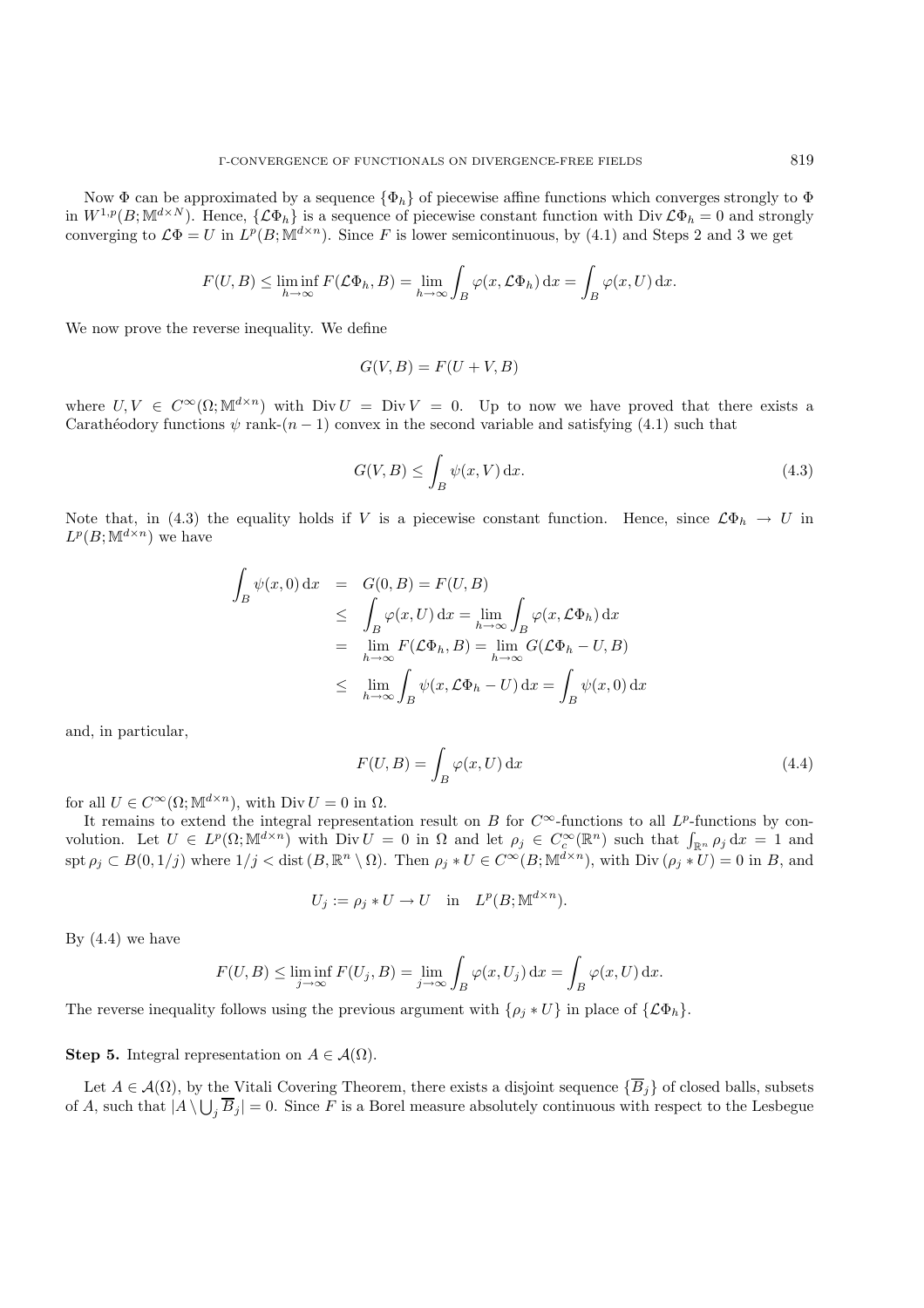measure, by Step 4 we have that

$$
F(U, A) = \sum_{j} F(U, B_j) = \sum_{j} \int_{B_j} \varphi(x, U) dx = \int_A \varphi(x, U) dx
$$

which gives the integral representation of F for every open set  $A \in \mathcal{A}(\Omega)$ .

Finally, by the lower-semicontinuity of F, we have that  $\varphi$  is also Div-quasiconvex which concludes the proof.  $\Box$ 

# 5. Boundary conditions and volume constraints

In this section we study the stability of the Γ-convergence result, obtained in Section 4, under average, periodicity and boundary conditions. The main tool is again the fundamental estimate that allows us to modify the optimal sequence for the Γ-limit in a new sequence that matches additional conditions. This study is also motivated by the possible application of our general Γ-convergence result to the case of homogenization (see Sect. 6).

We recall that

$$
L_{\#, \mathrm{Div}}^p(Q; \mathbb{M}^{d \times n}) = \{ U \in L_{\mathrm{loc}}^p(\mathbb{R}^n; \mathbb{M}^{d \times n}) : Q \text{-periodic, Div } U = 0 \text{ in } \mathbb{R}^n \},
$$

where Q denotes the unit cube in  $\mathbb{R}^n$ .

**Proposition 5.1** (average and periodicity condition). Let  $\{F_i\}$  be a sequence of functionals defined by (2.10) *and satisfying the conditions* (2.5)*,* (2.6)*, such that*

$$
F(U,Q) = \Gamma \cdot \lim_{j \to +\infty} F_j(U,Q)
$$

*for all*  $U \in L^p(Q; \mathbb{M}^{d \times n})$  *with*  $\text{Div } U = 0$  *in*  $Q$ *. Then, the sequence of functionals* 

$$
G_j(U, Q) = \begin{cases} F_j(U, Q) & U \in L^p_{\#, \text{Div}}(Q; \mathbb{M}^{d \times n}), \int_Q U \, \mathrm{d}x = m \\ +\infty & otherwise \end{cases}
$$

Γ*-converges to*

$$
G(U, Q) = \begin{cases} F(U, Q) & U \in L^p_{\#, \text{Div}}(Q; \mathbb{M}^{d \times n}), \int_Q U \, \mathrm{d}x = m \\ +\infty & otherwise \end{cases}
$$

*with*  $m \in \mathbb{M}^{d \times n}$ .

*Proof.* Let  $U \in L^p_{\#, \text{Div}}(Q; \mathbb{M}^{d \times n})$ , with  $\int_Q U dx = m$ . By the Γ-convergence of  $\{F_j(\cdot, Q)\}$  to  $F(\cdot, Q)$ , there exists a sequence  $\{U_j\}$  weakly converging to U in  $L^p(Q; \mathbb{M}^{d \times n})$ , with Div  $U_j = 0$ , such that

$$
G(U, Q) = F(U, Q) = \lim_{j \to \infty} F_j(U_j, Q).
$$

Let K be a compact set and  $A' \in \mathcal{A}(Q)$  such that  $K \subset A' \subset\subset Q$ . By Remark 3.3 with  $V_j = U, A = Q$  and  $B = Q \setminus K$ , there exists a sequence  $\{W_j\}$ , defined as in (3.10), such that

$$
\begin{cases} W_j \rightharpoonup U \quad \text{in} \quad L^p(Q; \mathbb{M}^{d \times n}) \\ W_j \in L^p_{\#, \text{Div}}(Q; \mathbb{M}^{d \times n}), \quad \int_Q W_j \, dx = \int_Q U \, dx = m \end{cases}
$$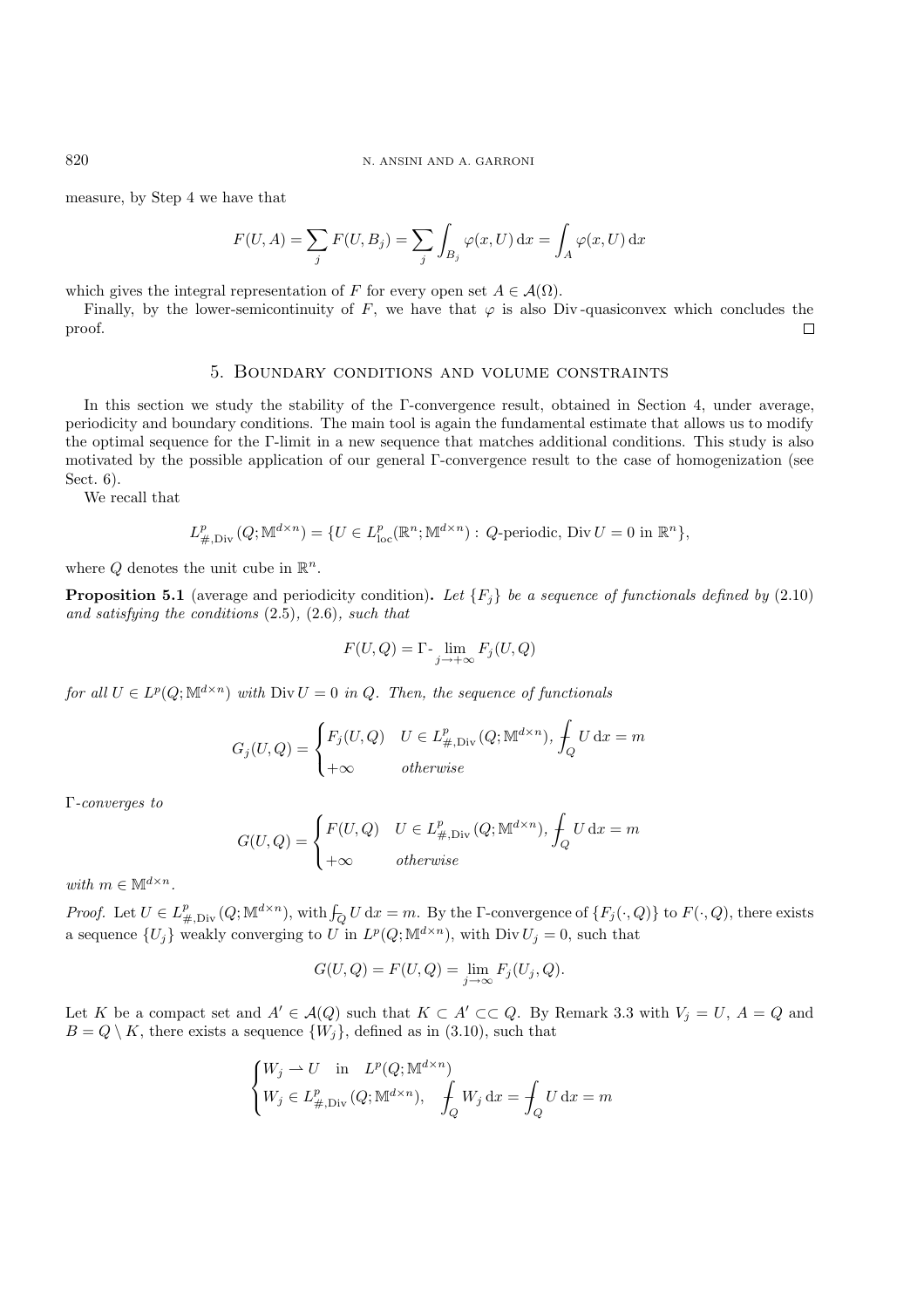and

$$
F_j(W_j, Q) \le F_j(U_j, Q) + F_j(U, Q \setminus K) + \sigma + o(1)
$$

as  $j \to +\infty$ . Note that, the periodicity of the sequence  $\{W_i\}$  follows from the periodicity assumption on U. By (2.5), we can choose K such that  $F_i(U, Q \setminus K) \leq \sigma$ . Then

$$
G_j(W_j, Q) = F_j(W_j, Q) \le F_j(U_j, Q) + 2\sigma + o(1),
$$

and hence

$$
\limsup_{j \to \infty} G_j(W_j, Q) \le \lim_{j \to \infty} F_j(U_j, Q) + 2\sigma = G(U, Q) + 2\sigma.
$$

By the arbitrariness of  $\sigma$  we get the lim sup inequality; *i.e.*,

$$
\Gamma\text{-}\limsup_{j\to+\infty} G_j(U,Q) \leq G(U,Q).
$$

The lim inf inequality is trivially satisfied since

$$
\Gamma\text{-}\liminf_{j\to+\infty} G_j(U,Q) \ge \Gamma\text{-}\liminf_{j\to+\infty} F_j(U,Q)
$$

for every  $U \in L^p_{\#, \mathrm{Div}}(Q; \mathbb{M}^{d \times n})$  with  $\int_{\mathcal{O}} U \, \mathrm{d}x = m$ .

**Remark 5.2** (average conditions). Clearly, reasoning as in Proposition 5.1, we can also prove that given  ${F_i}$ as above, the sequence of functionals

$$
G_j(U, A) = \begin{cases} F_j(U, A) & U \in L^p(A; \mathbb{M}^{d \times n}), \text{ Div } U = 0, \int_A U \, dx = m \\ +\infty & \text{otherwise} \end{cases}
$$

Γ-converges to

$$
G(U, A) = \begin{cases} F(U, A) & U \in L^p(A; \mathbb{M}^{d \times n}), \text{ Div } U = 0, \int_A U \, dx = m \\ +\infty & \text{otherwise} \end{cases}
$$

with  $m \in \mathbb{M}^{d \times n}$  and  $A \in \mathcal{A}(\Omega)$ .

We conclude this section by considering a natural boundary condition for this problem. Recall that for every  $U \in L^p(\Omega; \mathbb{M}^{d \times n})$ , satisfying Div  $U = 0$  in  $\Omega$ , it is possible to define the normal trace  $U \cdot \nu$  on  $\partial \Omega$ , whenever  $\partial \Omega$ is Lipschitz regular. In particular, the trace belongs to the space  $W^{-\frac{1}{p},p}(\partial\Omega,\mathbb{R}^d)$  (see *e.g.* [2] and [15]).

**Proposition 5.3** (boundary condition). Let  $\{F_j\}$  be a sequence of functionals defined by (2.10) and satisfying *the conditions* (2.5)*,* (2.6) *such that*

$$
F(U, A) = \Gamma \cdot \lim_{j \to +\infty} F_j(U, A)
$$

*for all*  $U \in L^p(A; \mathbb{M}^{d \times n})$  *with*  $Div U = 0$  *in* A *and*  $A \in \mathcal{A}(\Omega)$  *with Lipschitz boundary. Then, for every*  $g \in W^{-\frac{1}{p},p}(\partial \Omega,\mathbb{R}^d)$  the sequence of functionals

$$
G_j(U, A) = \begin{cases} F_j(U, A) & U \in L^p(A; \mathbb{M}^{d \times n}), \text{ Div } U = 0, U \cdot \nu = g \text{ on } \partial A \\ +\infty & otherwise \end{cases}
$$

 $\Box$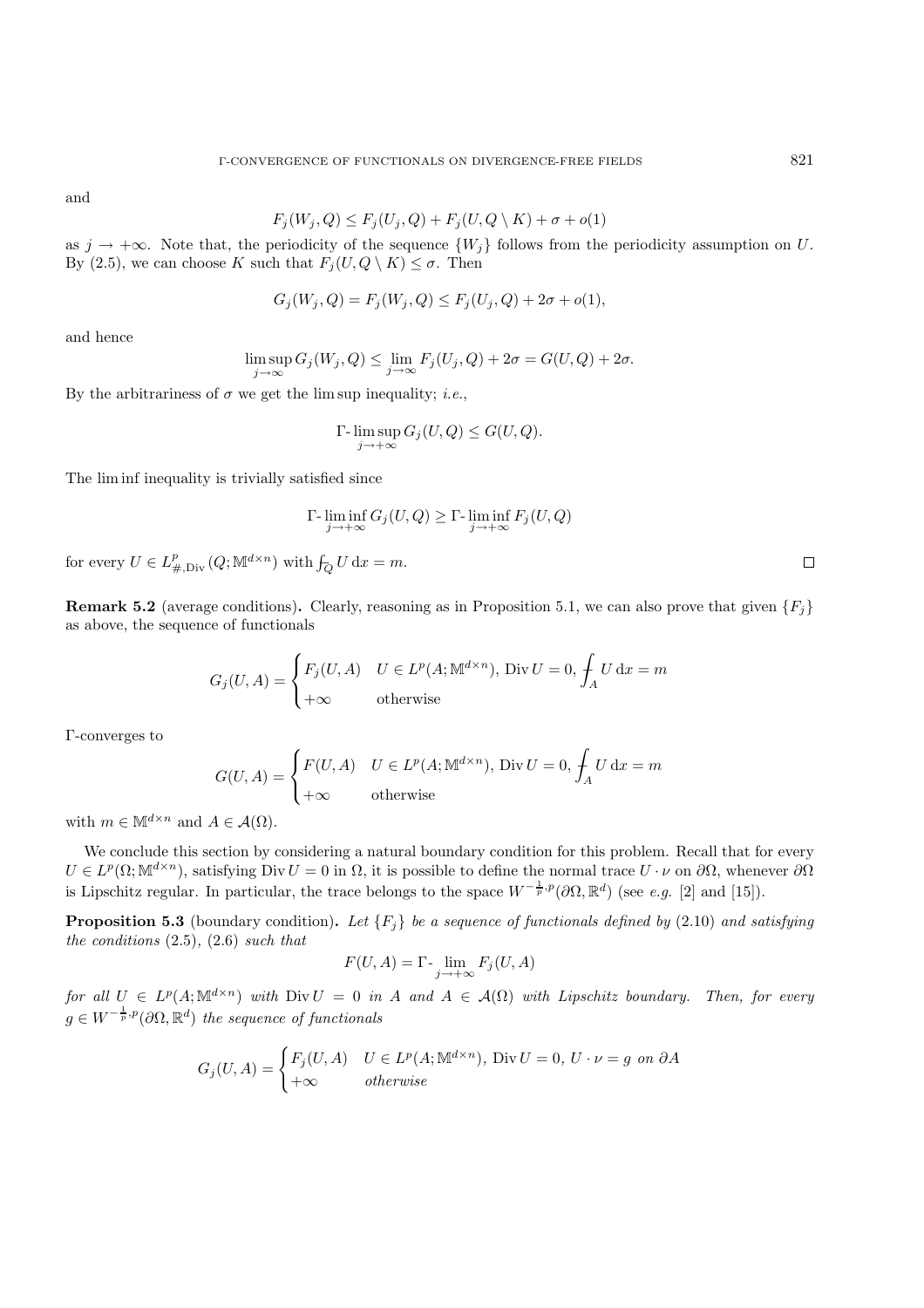Γ*-converges to*

$$
G(U, A) = \begin{cases} F(U, A) & U \in L^p(A; \mathbb{M}^{d \times n}), \text{ Div } U = 0, U \cdot \nu = g \text{ on } \partial A \\ +\infty & otherwise \end{cases}
$$

*where* ν *is the outer normal on* ∂A*.*

*In particular, for every*  $U \in L^p(A; \mathbb{M}^{d \times n})$ *, with* Div  $U = 0$ *, there exists a sequence*  $\{W_j\} \subseteq L^p(\mathbb{R}^n; \mathbb{M}^{d \times n})$ *weakly converging to* 0 *in*  $L^p(\mathbb{R}^n; \mathbb{M}^{d \times n})$  *such that*  $\text{Div } W_j = 0$  *in*  $\mathbb{R}^n$ ,  $W_j = 0$  *in*  $\mathbb{R}^n \setminus A$ ,  $\int_A W_j dx = 0$  *and* 

$$
F(U, A) = \lim_{j \to +\infty} F_j(U + W_j, A).
$$

*Proof.* Let  $U \in L^p(A; \mathbb{M}^{d \times n})$  with Div  $U = 0$  on A and  $U \cdot \nu = g$  on  $\partial A$ . By assumption there exists a sequence  ${U_j} \subseteq L^p(A; \mathbb{M}^{d \times n})$  weakly converging to U in  $L^p(A; \mathbb{M}^{d \times n})$ , with Div  $U_j = 0$ , such that

$$
G(U, A) = F(U, A) = \lim_{j \to \infty} F_j(U_j, A).
$$

Let K be a compact set and  $A' \in \mathcal{A}(\Omega)$  such that  $K \subset A' \subset\subset A$ . Reasoning as in the proof of the fundamental estimate (with  $V_j = U$  and  $B = A \setminus K$ ) we can show that for every  $\sigma > 0$  there exists a sequence  $\{W_j\}$  such that

$$
F_j(W_j, A) \le F_j(U_j, A) + F_j(U, A \setminus K) + \sigma + o(1)
$$

as  $j \rightarrow +\infty$ , where

$$
\begin{cases}\n(\widetilde{W}_j)_i = \varphi_j(U_j)_i + (1 - \varphi_j)(U)_i + |D(g_j)_i|^{p'-2}D(g_j)_i & i = 1, ..., d \\
\widetilde{W}_j \to U \quad \text{in} \quad L^p(A; \mathbb{M}^{d \times n}) \\
\widetilde{W}_j \cdot \nu = U \cdot \nu \quad \text{on } \partial A \\
\text{Div } \widetilde{W}_j = 0 \quad \text{on } A,\n\end{cases} \tag{5.5}
$$

 $\varphi_j \in C_0^{\infty}(A)$  is a suitable cut-off function between A' and A and  $g_j$  is the solution of the Neumann system

$$
\begin{cases}\n-\Delta_{p'}(g_j)_i = \langle (U_j - U)_i, D\varphi_j \rangle & \text{on } A \\
\frac{\partial (g_j)_i}{\partial \nu} = 0 & \text{on } \partial A \qquad i = 1, ..., d \\
\int_A g_j \, dx = 0.\n\end{cases}
$$

Note that if a vector field  $v : A \to \mathbb{R}^n$  satisfies div  $v = 0$  in A and  $\langle v, v \rangle = 0$  on  $\partial A$ , then  $\int_A v \, dx = 0$ . In fact, applying the divergence theorem to the function  $(x)_i v$ , where  $(x)_i$  is the *i*th component of x for every  $i = 1, \ldots, n$ , we get

$$
\int_A (v)_i \, dx = \int_A \text{div} \left( (x)_i v \right) dx = \int_{\partial A} (x)_i \langle v, \nu \rangle d\mathcal{H}^{n-1} = 0.
$$
\n
$$
\vdots (5.5), \text{ we have that}
$$

Then, as a consequence of  $(5.5)$ 

$$
\int_{A} \widetilde{W}_j \, \mathrm{d}x = \int_{A} U \, \mathrm{d}x. \tag{5.6}
$$

By (2.5), we can choose K such that  $F_i(U, A \setminus K) \leq \sigma$  and hence

$$
G_j(\widetilde{W}_j, A) = F_j(\widetilde{W}_j, A) \le F_j(U_j, A) + 2\sigma + o(1).
$$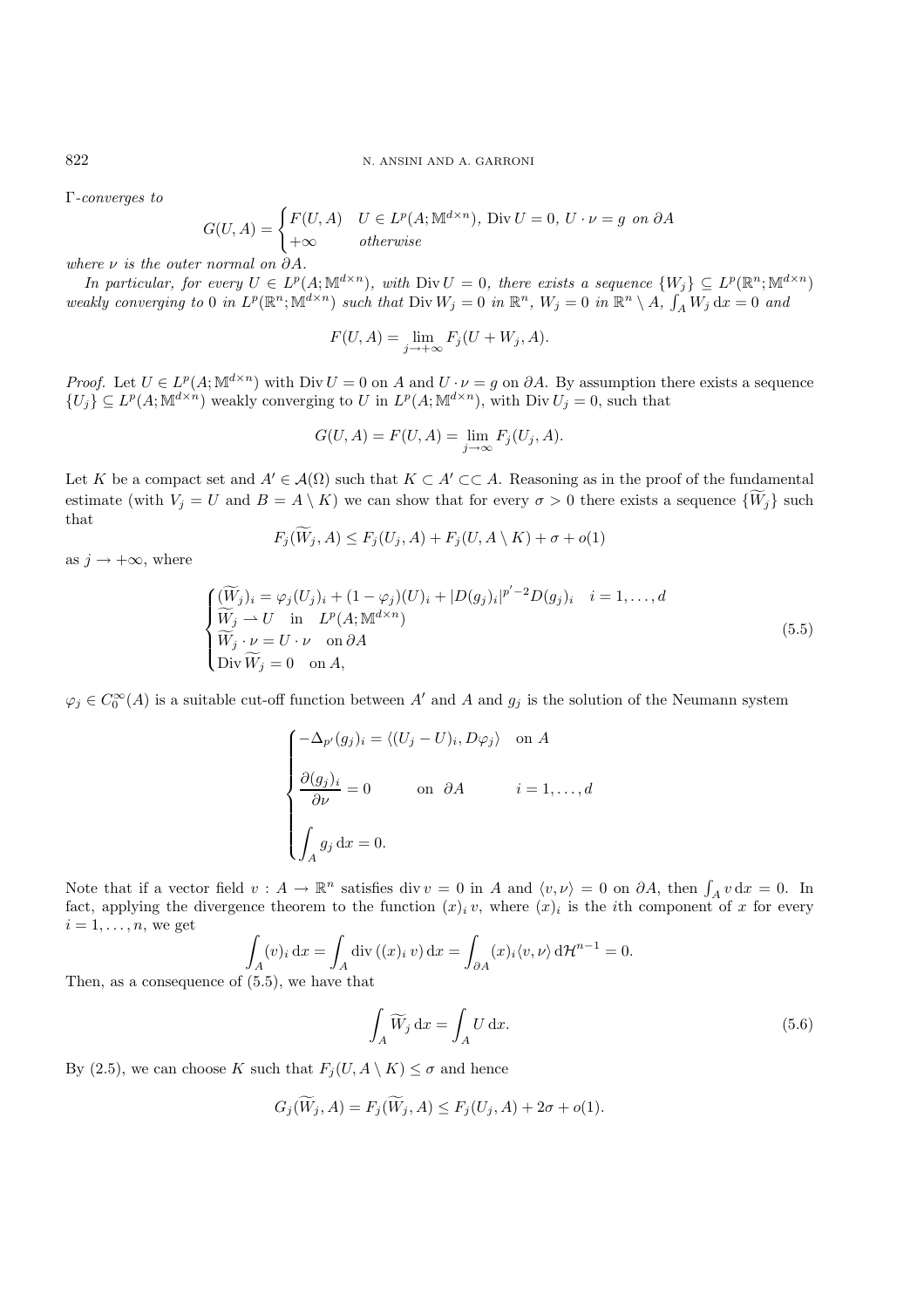By the arbitrariness of  $\sigma$ , we get the lim sup inequality

$$
\Gamma\hbox{-}\limsup_{j\to\infty}G_j(U,A)\leq G(U,A).
$$

The lim inf inequality is trivially satisfied since

$$
\Gamma\text{-}\liminf_{j\to+\infty} G_j(U,Q) \ge \Gamma\text{-}\liminf_{j\to+\infty} F_j(U,Q) \, ;
$$

hence, we get the Γ-convergence result.

Note that, in particular, we have proved that for every  $U \in L^p(A; \mathbb{M}^{d \times n})$ , with Div  $U = 0$  in A, there exists a sequence  ${W<sub>j</sub>}$  as in (5.5) such that

$$
\lim_{j \to +\infty} F_j(\widetilde{W}_j, A) = F(U, A).
$$

We now define  $W_j = W_j - U$ . Since  $W_j \cdot \nu = 0$  on  $\partial A$  we can extend it equal to zero outside A keeping the divergence constraint in  $\mathbb{R}^n$ . Hence, we can rewrite

$$
\lim_{j \to +\infty} F_j(U + W_j, A) = F(U, A),
$$

where, by (5.5) and (5.6),  $\{W_i\} \subseteq L^p(\mathbb{R}^n; \mathbb{M}^{d \times n})$  satisfies the following properties

$$
\begin{cases}\nW_j \to 0 \text{ in } L^p(\mathbb{R}^n; \mathbb{M}^{d \times n}) \\
\text{Div } W_j = 0 \text{ in } \mathbb{R}^n \\
W_j = 0 \text{ in } \mathbb{R}^n \setminus A, \quad \int_A W_j \, dx = 0.\n\end{cases}
$$

 $\Box$ 

# 6. Homogenization

We can apply our general Γ-convergence result to the case of homogenization. In this section we propose an alternative proof to the one due to Braides, Fonseca and Leoni in [5] of the homogenization formula describing the integrand function  $\varphi$ .

**Theorem 6.1.** *Let*  $f : \mathbb{R}^n \times \mathbb{M}^{d \times n} \mapsto [0, +\infty)$  *be a Borel function, Q-periodic in the first variable, satisfying* (2.5) and (2.6) with f in place of  $f_j$ . Let us consider the family of functionals  $\{F_{\varepsilon}\}\)$  defined by

$$
F_{\varepsilon}(U,\Omega) = \begin{cases} \int_{\Omega} f\left(\frac{x}{\varepsilon},U\right) dx & U \in L^{p}(\Omega; \mathbb{M}^{d \times n}), \text{ Div } U = 0 & \text{in } \Omega\\ +\infty & \text{otherwise.} \end{cases}
$$

*Then, we have*

$$
\Gamma\text{-}\lim_{\varepsilon \to 0} F_{\varepsilon}(U,\Omega) = \int_{\Omega} f_{\text{hom}}(U) \, \mathrm{d}x,
$$

*for every*  $U \in L^p(\Omega; \mathbb{M}^{d \times n})$  *with*  $\text{Div } U = 0$  *in*  $\Omega$ *, where*  $f_{\text{hom}} : \mathbb{M}^{d \times n} \mapsto [0, +\infty)$  *is a* Div-quasiconvex function *described by the following homogenization formula*

$$
f_{\text{hom}}(\Sigma) = \lim_{t \to +\infty} \frac{1}{t^n} \inf \left\{ \int_{tQ} f(y, \Sigma + V(y)) \, dy : V \in L^p_{\#, \text{Div}}(tQ; \mathbb{M}^{d \times n}), \int_{tQ} V \, dy = 0 \right\}
$$

*for every*  $\Sigma \in \mathbb{M}^{d \times n}$  *with*  $Q = (-1/2, 1/2)^n$ *.*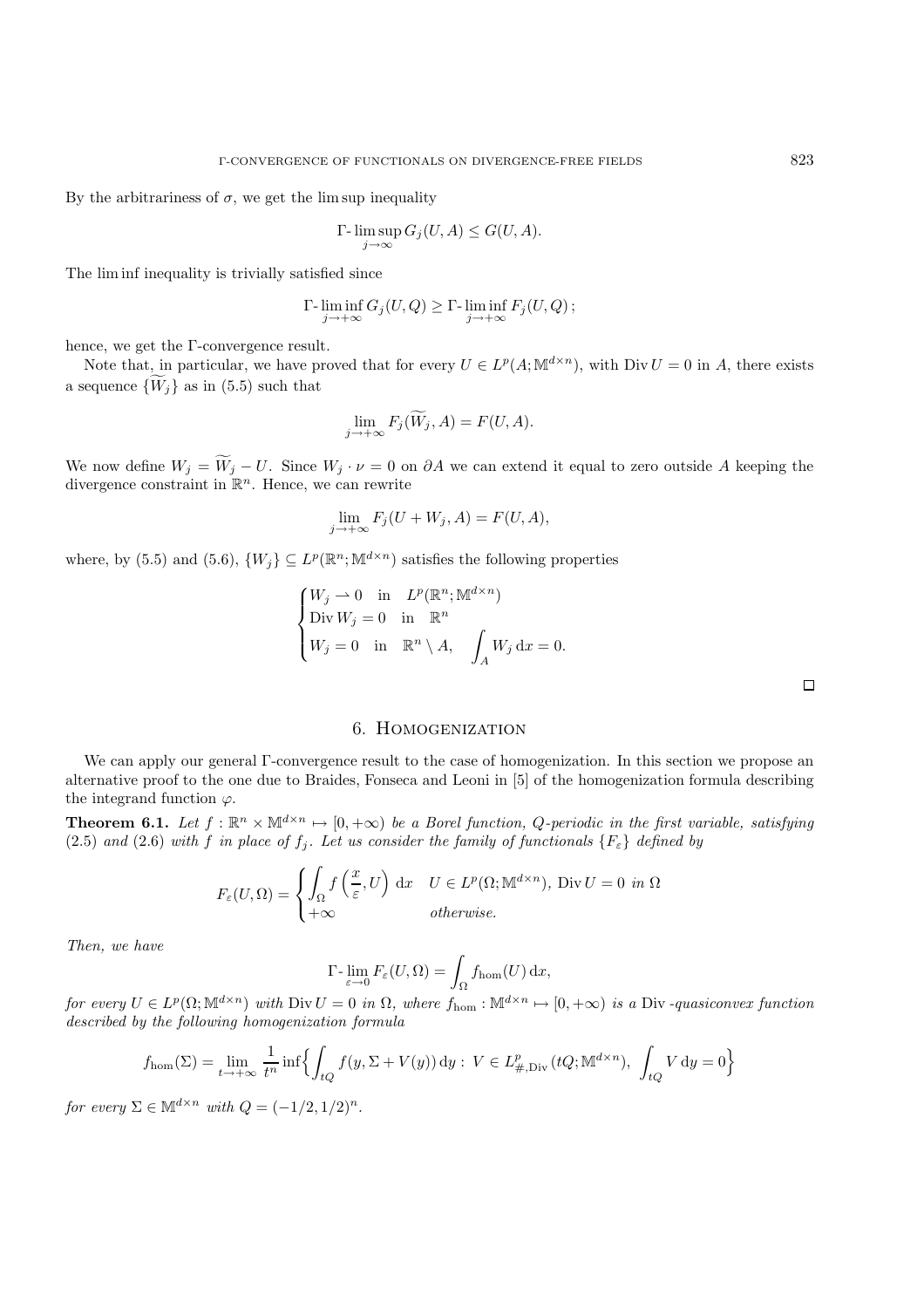*Moreover, if*  $d = 1$  *then*  $f_{\text{hom}}$  *is convex and it is given by the cell-problem formula* 

$$
f_{\text{hom}}(\xi) = \inf \Biggl\{ \int_Q f(y, \xi + v(y)) \, dy : v \in L^p_{\#, \text{div}}(Q; \mathbb{R}^n), \int_Q v \, dy = 0 \Biggr\}
$$

*for every*  $\xi \in \mathbb{R}^n$ .

*Proof.* We recall that, by Theorem 4.2, for every sequence  $\{\varepsilon_j\}$  converging to 0 there exist a subsequence of  $\{\varepsilon_j\}$ (not relabeled) and a function  $\varphi : \Omega \times \mathbb{M}^{d \times n} \mapsto [0, +\infty)$ , Div-quasiconvex in the second variable, such that

$$
\Gamma\text{-}\lim_{j \to +\infty} F_{\varepsilon_j}(U, A) = \int_A \varphi(x, U) \,\mathrm{d}x \tag{6.7}
$$

for all  $U \in L^p(\Omega; \mathbb{M}^{d \times n})$  with  $\text{Div } U = 0$  in  $\Omega$  and  $A \in \mathcal{A}(\Omega)$ .

**Step 1.**  $\varphi$  does not depend on x.

It is sufficient to prove that if  $\Sigma \in M^{d \times n}$ ,  $y, z \in \mathbb{R}^n$  and  $\rho > 0$  then

$$
\Gamma\text{-}\lim_{j\to+\infty}F_{\varepsilon_j}(\Sigma,B_\rho(y))=\Gamma\text{-}\lim_{j\to+\infty}F_{\varepsilon_j}(\Sigma,B_\rho(z)).
$$

The proof that follows is a classical argument in homogenization. We briefly repeat it for the reader convenience (see *e.g.* [4], Prop. 14.3). By Proposition 5.3 there exists a sequence  $U_j \rightharpoonup 0$  in  $L^p(\mathbb{R}^n; \mathbb{M}^{d \times n})$ , with  $\text{Div } U_j = 0$ in  $\mathbb{R}^n$  and  $U_j = 0$  in  $\mathbb{R}^n \setminus B_\rho(y)$ , such that

$$
\Gamma\text{-}\lim_{j\to+\infty} F_{\varepsilon_j}(\Sigma, B_\rho(y)) = \lim_{j\to\infty} F_{\varepsilon_j}(\Sigma + U_j, B_\rho(y)).
$$

Let

$$
(\tau_j)_i = \varepsilon_j \left[ \frac{z_i - y_i}{\varepsilon_j} \right], \quad V_j(x) = U_j(x - \tau_j)
$$

for  $i = 1, \ldots, n$ , then

$$
F_{\varepsilon_j}(\Sigma + V_j, \tau_j + B_{\rho}(y)) = F_{\varepsilon_j}(\Sigma + U_j, B_{\rho}(y)).
$$

Moreover,  $V_j = 0$  in  $\mathbb{R}^n \setminus (\tau_j + B_\rho(y))$ , with Div  $V_j = 0$  and  $V_j \rightharpoonup 0$  in  $L^p(B_{r\rho}(z))$ ;  $\mathbb{M}^{d \times n}$  for  $r > 1$ . Hence,

$$
\Gamma_{j \to +\infty} \lim_{\epsilon_j \to +\infty} F_{\epsilon_j}(\Sigma, B_{\rho}(z)) \leq \Gamma_{j \to +\infty} \lim_{\epsilon_j \to +\infty} F_{\epsilon_j}(\Sigma, B_{r\rho}(z))
$$
\n
$$
\leq \liminf_{j \to +\infty} F_{\epsilon_j}(\Sigma + V_j, B_{r\rho}(z)) \leq \liminf_{j \to +\infty} F_{\epsilon_j}(\Sigma + U_j, B_{\rho}(y)) + \beta (1 + ||\Sigma||^p) |B_{r\rho} \setminus B_{\rho}|
$$
\n
$$
= \Gamma_{j \to +\infty} \lim_{\epsilon_j \to +\infty} F_{\epsilon_j}(\Sigma, B_{\rho}(y)) + \beta (1 + ||\Sigma||^p) |B_{r\rho} \setminus B_{\rho}|.
$$

Passing to the limit as  $r \to 1$  we have that

$$
\Gamma\text{-}\lim_{j\to+\infty}F_{\varepsilon_j}(\Sigma,B_\rho(z))\leq \Gamma\text{-}\lim_{j\to+\infty}F_{\varepsilon_j}(\Sigma,B_\rho(y)).
$$

By symmetry we obtain the reverse inequality.

#### **Step 2.** Asymptotic formula.

We first prove that the following limit exists

$$
\lim_{t \to +\infty} \inf \left\{ \frac{1}{t^n} \int_{tQ} f(y, \Sigma + V(y)) \, dy : \ V \in L^p(tQ; \mathbb{M}^{d \times n}), \ \text{Div}\ V = 0, \ V \cdot \nu = 0 \text{ on } \partial(tQ) \right\}.
$$
 (6.8)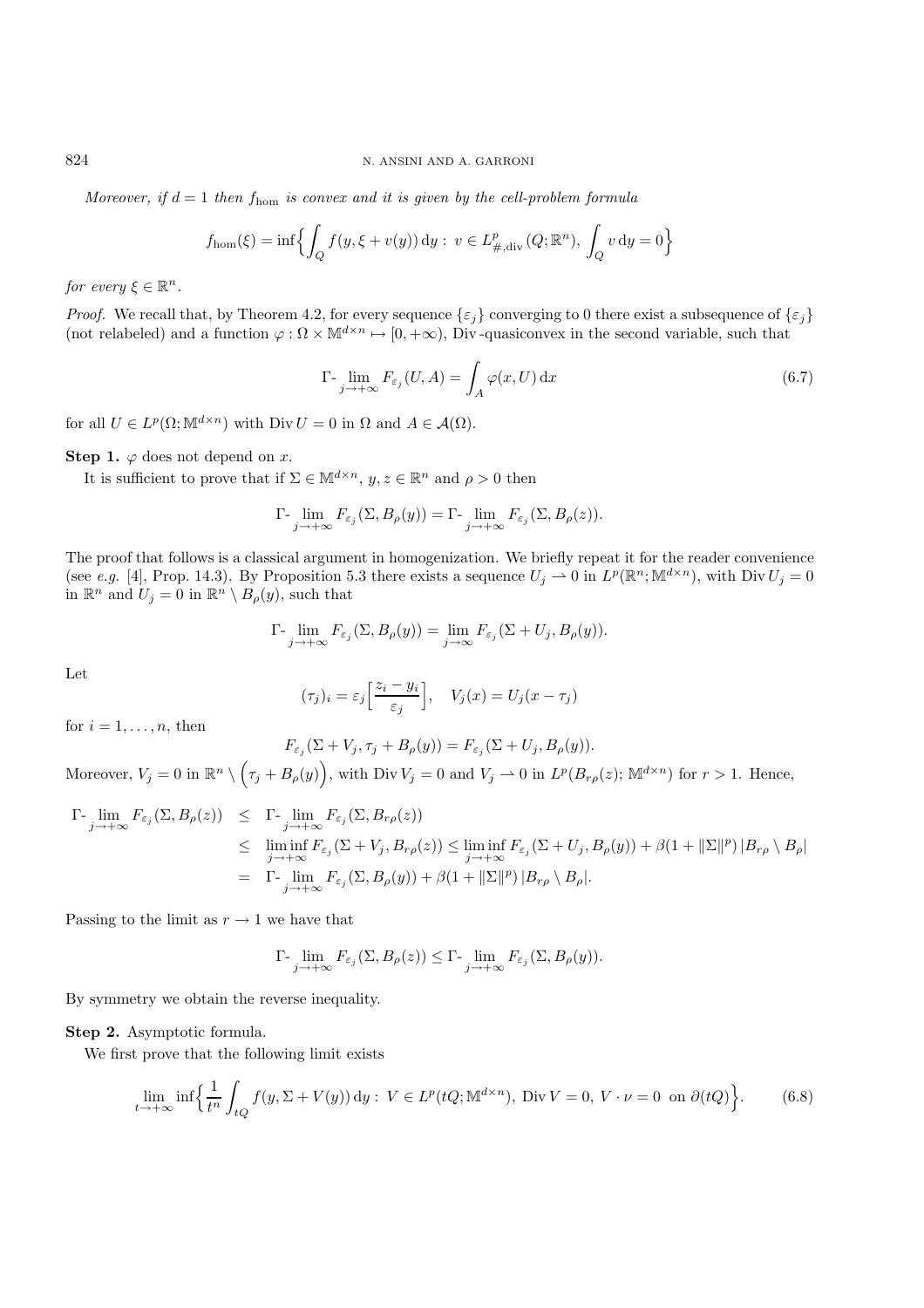Fixed  $\Sigma \in \mathbb{M}^{d \times n}$ , for  $t > 0$  we define

$$
g_t = \frac{1}{t^n} \inf \left\{ \int_{tQ} f(y, \Sigma + V(y)) \, dy : V \in L^p(tQ; \mathbb{M}^{d \times n}), \text{ Div } V = 0, V \cdot \nu = 0 \text{ on } \partial(tQ) \right\};
$$

hence, there exists  $V_t \in L^p(tQ; \mathbb{M}^{d \times n})$ , with Div  $V_t = 0$  and  $V_t \cdot \nu = 0$  on  $\partial(tQ)$ , such that

$$
\frac{1}{t^n} \int_{tQ} f(y, \Sigma + V_t(y)) dy \le g_t + \frac{1}{t}
$$

·

Let  $s > t$ , we denote by  $I = \{i \in \mathbb{Z}^n : 0 \leq ([t] + 1) | (i)_j | < (s/2), j = 1, \ldots, n\}$  and we define the function

$$
V_s(x) = \begin{cases} V_t(x-i) & \text{if } x \in i + tQ, i \in I \\ 0 & \text{otherwise,} \end{cases}
$$

and the set  $Q_s = sQ \setminus \bigcup_{i \in I}$  $(i + tQ)$ . Note that  $V_s \in L^p(sQ; \mathbb{M}^{d \times n})$ , Div  $V_s = 0$  and  $V_s \cdot \nu = 0$  on  $\partial(sQ)$ ; moreover,

$$
g_s \leq \frac{1}{s^n} \int_{sQ} f(x, \Sigma + V_s(x)) dx = \frac{1}{s^n} \left( \sum_{i \in I} \int_{tQ+i} f(x, \Sigma + V_t(x - i)) dx + \int_{Q_s} f(x, \Sigma) dx \right)
$$
  

$$
\leq \frac{1}{s^n} \left( \sum_{i \in I} \int_{tQ} f(y, \Sigma + V_t(y)) dy + c |Q_s| \right) \leq \frac{t^n}{([t] + 1)^n} \left( g_t + \frac{1}{t} \right) + c \frac{|Q_s|}{s^n},
$$

where  $|Q_s|$  denotes the Lesbegue measure of  $Q_s$ . Taking first the lim sup as  $s \to +\infty$  and then the lim inf as  $t \rightarrow +\infty$  we get

$$
\limsup_{s \to +\infty} g_s \le \liminf_{t \to +\infty} g_t,
$$

which concludes the proof of the existence of the limit in  $(6.8)$ .

Since  $\varphi$  is Div-quasiconvex we have

$$
\begin{array}{lcl} \varphi(\Sigma) & = & \inf \Bigl\{ \displaystyle\int_Q \varphi(\Sigma+V(y)) \, \mathrm{d}y: \, V \in L^p_{\#, \, \mathrm{Div}}(Q; \mathbb{M}^{d \times n}), \displaystyle\int_Q V \, \mathrm{d}y = 0 \Bigr\} \\ \\ & \leq & \inf \Bigl\{ \displaystyle\int_Q \varphi(\Sigma+V(y)) \, \mathrm{d}y: \, V \in L^p(Q; \mathbb{M}^{d \times n}), \, \, \mathrm{Div} \, V = 0, \, V \cdot \nu = 0 \, \, \text{ on } \partial Q \Bigr\} \\ \\ & \leq & \varphi(\Sigma), \end{array}
$$

where the last inequality is obtained choosing as test function  $V = 0$ . Hence, by (6.7), Proposition 5.3, (6.8) and the convergence of the minimum problems assured by the Γ-convergence, we have that

$$
\varphi(\Sigma) = \inf \Biggl\{ \int_Q \varphi(\Sigma + V(y)) \, dy : V \in L^p(Q; \mathbb{M}^{d \times n}), \text{ Div } V = 0, V \cdot \nu = 0 \text{ on } \partial Q \Biggr\}
$$
  
= 
$$
\lim_{j \to \infty} \inf \Biggl\{ \int_Q f\Bigl(\frac{x}{\varepsilon_j}, \Sigma + V(x)\Bigr) \, dx : V \in L^p(Q; \mathbb{M}^{d \times n}), \text{ Div } V = 0, V \cdot \nu = 0 \text{ on } \partial Q \Biggr\}
$$
  
= 
$$
\lim_{t \to +\infty} \frac{1}{t^n} \inf \Biggl\{ \int_{tQ} f(y, \Sigma + V(y)) \, dy : V \in L^p(tQ; \mathbb{M}^{d \times n}), \text{ Div } V = 0, V \cdot \nu = 0 \text{ on } \partial(tQ) \Biggr\}.
$$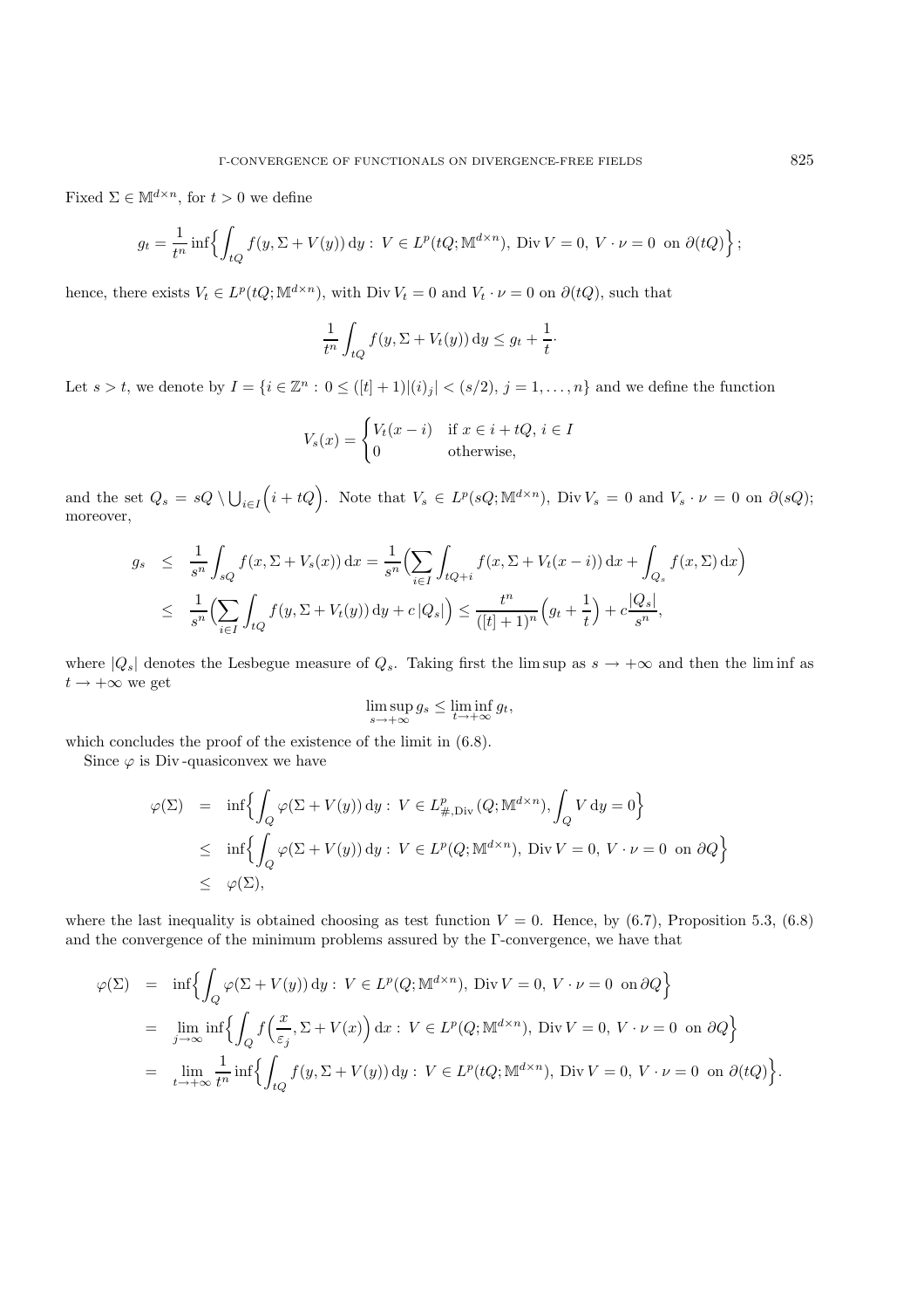### **Step 3.** Γ-convergence of the whole family  $\{F_{\varepsilon}\}\$ .

From Step 2 we can, in particular, deduce that  $\varphi$  does not depend on  $\{\varepsilon_j\}$ ; hence, the whole family  $\{F_{\varepsilon}\}\$ Γ-converges; *i.e.*,

$$
\Gamma\text{-}\lim_{\varepsilon \to 0} F_{\varepsilon}(U, A) = \int_{A} \varphi(U) \, \mathrm{d}x
$$

for all  $U \in L^p(\Omega; \mathbb{M}^{d \times n})$ , with Div  $U = 0$  in  $\Omega$ , and  $A \in \mathcal{A}(\Omega)$ .

### **Step 4.** Homogenization formula.

We finally prove that  $\varphi$  coincides with

$$
f_{\text{hom}}(\Sigma) := \lim_{t \to +\infty} \frac{1}{t^n} \inf \left\{ \int_{tQ} f(y, \Sigma + V(y)) \, dy : \ V \in L^p_{\#, \text{Div}}(tQ; \mathbb{M}^{d \times n}), \int_{tQ} V \, dy = 0 \right\}
$$

for every  $\Sigma \in M^{d \times n}$ , with  $Q = (-1/2, 1/2)^n$ . By Step 2 the inequality  $\varphi(\Sigma) \ge f_{\text{hom}}(\Sigma)$  is trivial. We then deal with the reverse inequality.

For every  $\Sigma \in \mathbb{M}^{d \times n}$  we define

$$
f_{\text{hom}}^t(\Sigma) = \frac{1}{t^n} \inf \Biggl\{ \int_{tQ} f(y, \Sigma + V(y)) \, dy : \ V \in L^p_{\#, \text{Div}}(tQ; \mathbb{M}^{d \times n}), \int_{tQ} V dy = 0 \Biggr\}.
$$

For  $t > 0$ , let  $V_t \in L^p_{\#, \text{Div}}(tQ; \mathbb{M}^{d \times n})$  with  $\int_{tQ} V_t dy = 0$  such that

$$
\frac{1}{t^n} \int_{tQ} f(y, \Sigma + V_t(y)) dy \le f_{\text{hom}}^t(\Sigma) + \frac{1}{t}.
$$

We extend  $V_t$  by periodicity to the whole  $\mathbb{R}^n$  and define  $V_j(x) := V_t(x/\varepsilon_j)$ . Then  $V_j \to 0$  in  $L^p(Q; \mathbb{M}^{d \times n})$ , as  $j \to +\infty$ , and Div  $V_j = 0$ . Moreover, by Step 3 we may fix  $\varepsilon_j = 1/jt$ ; hence,

$$
\varphi(\Sigma) \leq \liminf_{j \to +\infty} \int_{Q} f\left(\frac{x}{\varepsilon_{j}}, \Sigma + V_{j}(x)\right) dx = \liminf_{j \to +\infty} \frac{1}{(jt)^{n}} \int_{jtQ} f(y, \Sigma + V_{t}(y)) dy
$$

$$
= \frac{1}{t^{n}} \int_{tQ} f(y, \Sigma + V_{t}(y)) dy \leq f_{\text{hom}}^{t}(\Sigma) + \frac{1}{t}.
$$

Passing to the limit as t tends to  $+\infty$  we get the reverse inequality which concludes the proof of the homogenization formula.

## **Step 5.** Homogenization formula for  $d = 1$ .

If  $d = 1$ , then  $\varphi$  coincides with

$$
f_{\text{hom}}(\xi) := \inf \Biggl\{ \int_Q f(y, \xi + v(y)) \, dy : \ v \in L^p_{\#, \text{div}}(Q; \mathbb{R}^n), \int_Q v \, dy = 0 \Biggr\}
$$

for every  $\xi \in \mathbb{R}^n$ .

In fact, by Step 4 we have that

$$
\varphi(\xi) = \lim_{t \to +\infty} \frac{1}{t^n} \inf \left\{ \int_{tQ} f(y, \xi + v(y)) \, dy : \, v \in L^p_{\#, \text{div}}(tQ; \mathbb{R}^n), \, \int_{tQ} v \, dy = 0 \right\};
$$

hence, the inequality  $\varphi(\xi) \leq f_{\text{hom}}(\xi)$  is trivial.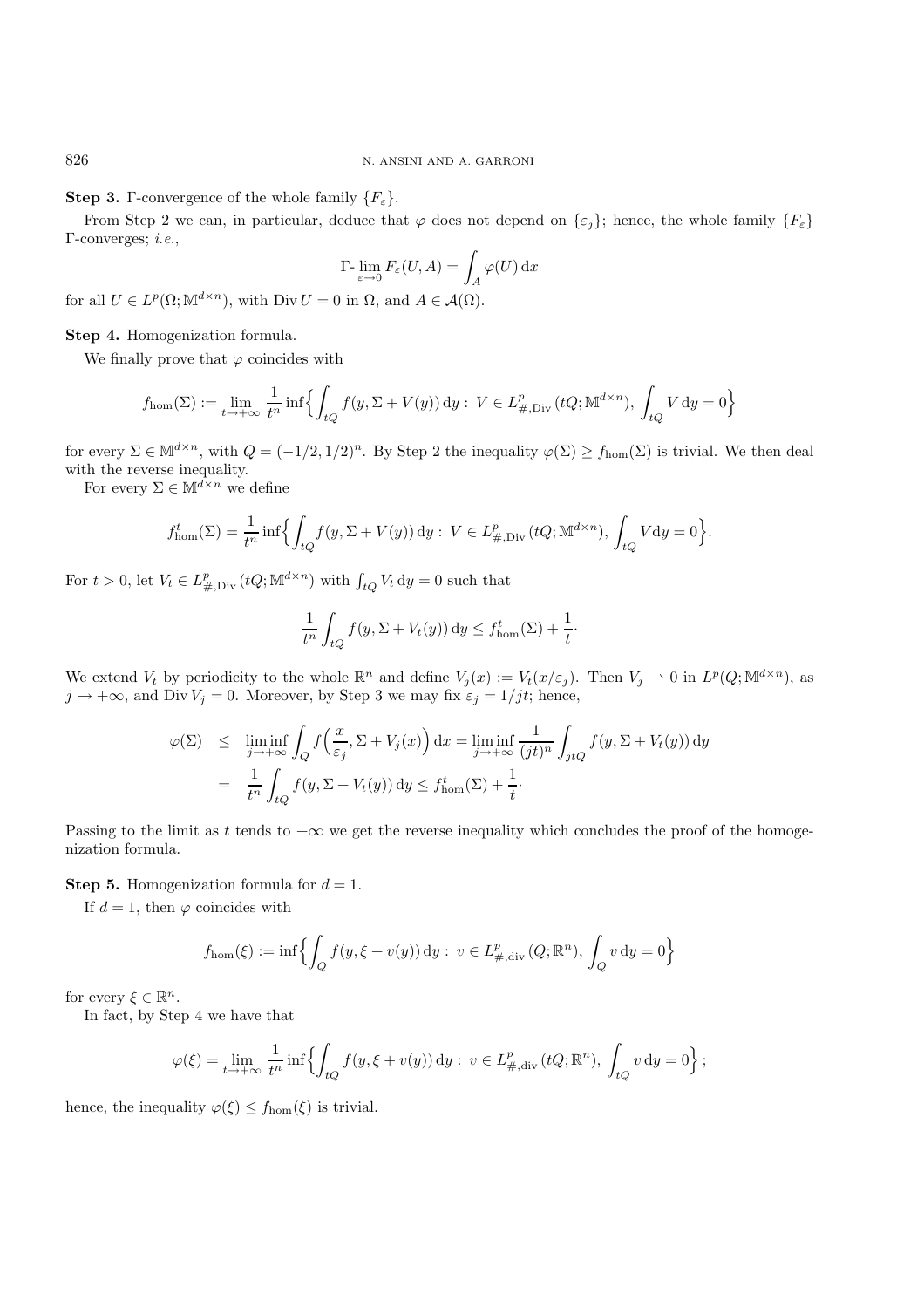We fix  $\varepsilon_j = 1/j$ . By Step 3 and Proposition 5.1 there exists a sequence  $\{u_j\} \subseteq L^p_{\#, \text{div}}(Q; \mathbb{R}^n)$  weakly converging to 0 in  $L^p(Q; \mathbb{R}^n)$  with div  $u_j = 0$  and  $\int_Q u_j dx = 0$  such that

$$
\varphi(\xi) = \lim_{j \to +\infty} \int_Q f(jx, \xi + u_j) \, dx.
$$

By Remark 2.1 and Proposition 5.1 we have that

$$
\inf \Biggl\{ \int_{jQ} f^{**}(y,\xi + v(y)) \, dy : \ v \in L^p_{\#, \text{div}}(jQ; \mathbb{R}^n), \int_{jQ} v \, dy = 0 \Biggr\}
$$
\n
$$
= \inf \Biggl\{ \int_{jQ} f(y,\xi + v(y)) \, dy : \ v \in L^p_{\#, \text{div}}(jQ; \mathbb{R}^n), \int_{jQ} v \, dy = 0 \Biggr\}
$$
\n(6.9)

for every  $j \in \mathbb{N}$ . Hence, by (6.9), we have that

$$
\varphi(\xi) = \lim_{j \to \infty} \frac{1}{j^n} \inf \Biggl\{ \int_{jQ} f(y, \xi + v(y)) \, dy : v \in L^p_{\#, \text{div}}(jQ; \mathbb{R}^n), \int_{jQ} v \, dy = 0 \Biggr\}
$$
  
= 
$$
\lim_{j \to \infty} \frac{1}{j^n} \inf \Biggl\{ \int_{jQ} f^{**}(y, \xi + v(y)) \, dy : v \in L^p_{\#, \text{div}}(jQ; \mathbb{R}^n), \int_{jQ} v \, dy = 0 \Biggr\}.
$$
 (6.10)

Fix  $\eta > 0$  and consider  $v_j \in L^p_{\#, \text{div}}(jQ; \mathbb{R}^n)$ , with  $\int_{jQ} v_j \, dy = 0$ , such that

$$
\int_{jQ} f^{**}(y,\xi + v_j(y)) dy \le \inf \left\{ \int_{jQ} f^{**}(y,\xi + v(y)) dy : v \in L^p_{\#, \text{div}}(jQ; \mathbb{R}^n), \int_{jQ} v dy = 0 \right\} + \eta. \tag{6.11}
$$

We now define the convex combination

$$
v_j^{\sharp}(y) = \frac{1}{j^n} \sum_{i \in I_j} v_j(y+i)
$$

where  $I_j = \{0, \ldots, (j-1)\}^n$ . The sequence  $\{v_j^{\sharp}\}\$ is Q-periodic with div  $v_j^{\sharp} = 0$  and  $\int_Q v_j^{\sharp} dy = 0$ . Then, we get

$$
\int_{jQ} f^{**}(y,\xi + v_j(y)) \, dy = \sum_{i \in I_j} \frac{1}{j^n} \int_{jQ} f^{**}(y,\xi + v_j(y + i)) \, dy
$$
  
\n
$$
\geq \int_{jQ} f^{**}(y,\xi + v_j^{\sharp}(y)) \, dy = j^n \int_Q f^{**}(y,\xi + v_j^{\sharp}(y)) \, dy
$$
  
\n
$$
\geq j^n \inf \left\{ \int_Q f^{**}(y,\xi + v(y)) \, dy : v \in L^p_{\#,\text{div}}(Q; \mathbb{R}^n), \int_Q v \, dy = 0 \right\}
$$
  
\n
$$
= j^n f_{\text{hom}}(\xi).
$$

By (6.10), (6.11) and by the arbitrariness of  $\eta$ , passing to the limit as  $j \to +\infty$ , we prove that  $\varphi(\xi) \ge f_{\text{hom}}(\xi)$ which concludes the proof of the homogenization formula for  $d = 1$ .  $\Box$ 

*Acknowledgements*. The first author gratefully acknowledges the hospitality of the Department of Mathematics, University of Rome "La Sapienza", where most of this work was carried out and supported.